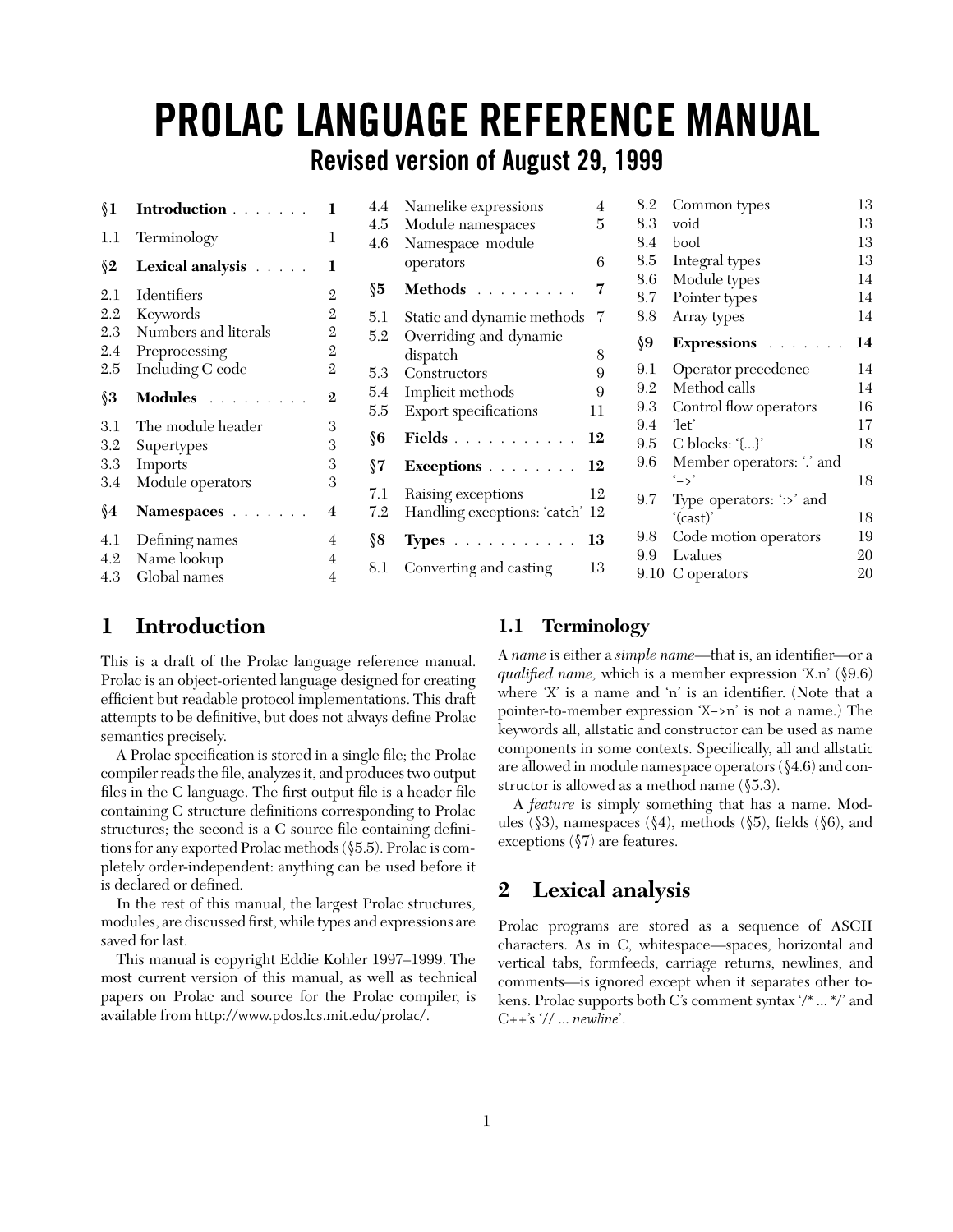# **2.1 Identifiers**

An *identifier* is an arbitrarily long sequence of letters, digits, underscores, and hyphens '−'. Identifiers must start with a letter or underscore; an identifier cannot contain two consecutive hyphens or end in a hyphen. Identifiers which differ only in substituting hyphens for underscores and vice versa are considered identical; thus, 'one−thing' and 'one thing' are the same identifier. (In generated C code, Prolac substitutes underscores for all hyphens.)

Some examples:

a−pretty−long−identifier is one identifier −23x x−23 ≡ '− 23 x x−23' ≡ '− 23 x x 23' x−− ≡ 'x −−'

Identifiers containing double underscores '\_' or an equivalent ('− ', ' −') are reserved for the implementation.

# **2.2 Keywords**

The following identifiers are reserved for use as keywords, and may not be used otherwise:

| all           | exception | long       | static |
|---------------|-----------|------------|--------|
| allstatic     | export    | module     | super  |
| bool          | false     | noinline   | then   |
| catch         | field     | notusing   | true   |
| char          | has       | outline    | uchar  |
| class         | hide      | pathinline | uint   |
| constructor   | if        | rename     | ulong  |
| defaultinline | in        | self       | ushort |
| else          | inline    | segint     | using  |
| elseif        | int       | short      | void   |
| end           | let       | show       |        |

These single characters serve as operators or punctuation:

!%^& \* ()−+={}|~ [] \ ; ' :"<>? ,./

These multi-character sequences are also single tokens:

|  | $-\rangle$ ++ -- :> << >> <= >= ==                                                              |  |  |  |
|--|-------------------------------------------------------------------------------------------------|--|--|--|
|  | $!=\&\&\&\;  $ += -= *= /= %= ^=                                                                |  |  |  |
|  | $8z =   = \langle \langle = \rangle \rangle = == \rangle     \langle = \% \langle = \% \rangle$ |  |  |  |

# **2.3 Numbers and literals**

Prolac's definitions for number, string, and character literals are the same as C's. However, Prolac does not support floating-point types or values, so any floating-point literal encountered is an error. The current Prolac compiler only has partial support for string literals.

#### **2.4 Preprocessing**

The Prolac compiler has some features to facilitate preprocessing Prolac files with *cpp*, the C preprocessor. In particular, it understands '# *line*' directives, and will generate error messages with appropriate line numbers. The compiler also generates '# *line*' directives in its C output files.

# **2.5 Including C code**

C code may be included in a Prolac file in two ways. First, *C blocks* (§9.5) occur within method bodies, where they specify code to run during the method's execution. An open brace '{' within an expression introduces a C block; to read the C block, the lexer copies characters without interpretation, respecting nested braces, until the next unbalanced '}' character not in a string or character literal or a comment. C blocks can refer to some Prolac objects using Prolac names; see §9.5 for details.

The '%{' and '%}' operators specify *support C code* not relating to any method; support C code is passed unchanged to the output file at file scope. Support C code cannot refer to Prolac objects using Prolac names.

'%{' can occur wherever a definition is expected; the lexer then copies characters without interpretation until the next '%}' sequence not in a string or character literal or a comment. Note that support C code can therefore contain unbalanced braces.

Support C code occurring in the input file before any actual Prolac code is collected, in order of definition, and placed in the output C source file before any Prolacgenerated code. All other support C code is collected in order of definition and placed at the very end of the output source file.

# **3 Modules**

*Modules* are Prolac's basic means of organizing programs. Modules contain methods (§5), which represent computation, and fields (§6), which represent data. Each module is also a namespace (§4). A module is wholly self-contained; it must explicitly import other modules if it wants to refer to them (§3.3). Modules can be subtypes of other modules (§3.2). A module can have a special method which initializes objects of its type (§5.3). Module definitions cannot be nested.

A module definition looks like this:

```
module name [:> parents...] [has imports...] {
  ...definitions...
}
```
The reserved word class is a synonym for module.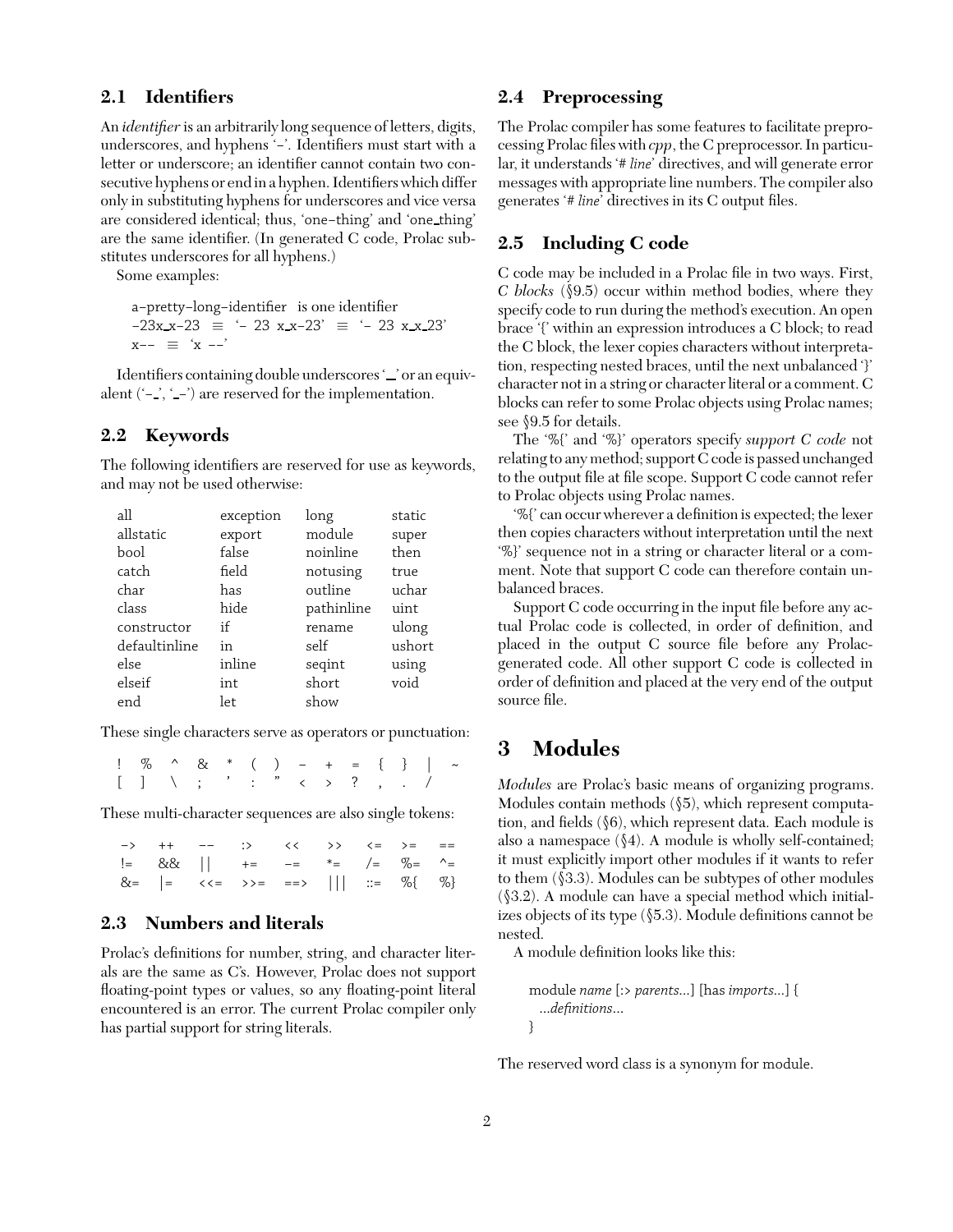# **3.1 The module header**

The *module header* defines the interface between a module and the rest of the program. The interior of a module can only refer to other modules if they have been explicitly specified in the module's header (or a supertype's header).

The module header has two parts, *parents* and *imports*. Each part is a comma-separated list of module expressions, where a module expression is a module name possibly modified by module operators (§3.4).

The rightmost components of all parent and import names must be distinct. These name components can be used within the module to refer to the parents and imports. Thus, this example is illegal:

```
Alice {
 module M { ... }
}
Bob {
 module M { ... }
}
module N has Alice.M, Bob.M {
 // error: two definitions for 'M'
}
```
Use module equations  $(\$3.4.1)$  to get around this restriction.

# **3.2 Supertypes**

A module may have one *parent*, which is another module. The parent, if any, must be explicitly listed in the module's header. This parent is one of the module's *supertypes*. The supertype relation is the transitive closure of the parent relation: if A is a supertype of B and B is C's parent, then A is a supertype of C.

A module inherits its supertypes' features—their imports, fields, namespaces, and methods. The parent's features are generally available without qualification under their own names, as if the module's definition was inserted into the parent's definition; see §4.5.2 for a detailed description of how parents' namespaces are combined into a module's namespace.

If P is a supertype of M, then a pointer to M may be used wherever a pointer to P is expected; or, in notation,  $*M$ : >  $*P$  (§8.6). (Unlike C++, actual objects of type M cannot be used where objects of type P are expected.)

A module can *override* some of its supertypes' methods. On an object of that module type, the overriding definitions will be used whenever the parents' overridden methods are called. This process, called *dynamic dispatch*, is described in §5.2.

It is not an error to explicitly mention another parent's supertype as a parent. This is not actually multiple inheritance; only one copy of the supertype in question is inherited. For example, this is legal:

```
module M { ... }
module N :> M { ... }
module O :> M, N { ... }
```
This can be useful to redefine some of M's module operators—for example, its inline levels (§9.8.1).

## **3.3 Imports**

If code inside a module M must refer to another module I that isn't a supertype of M, then M must list I as an *import* in the has clause of its module header. Imports' names, unlike supertypes' names, are not copied into a module's namespace; you must use qualified names to refer to features in an import (but see  $\S$ 5.4). If M imports I, it is not necessarily true that M :> I.

# **3.4 Module operators**

Prolac has a powerful collection of *module operators*, which are operators that act on modules instead of values. The particular operators are described later in this manual; there are operators that control a module's namespace (hide, show, and rename, §4.6), operators that control how implicit methods (§5.4) are found (using and notusing, §5.4.3), and an operator controlling how methods are inlined (inline, §9.8.1). A module operator expression has a module value, so module operators may be used anywhere a module is expected.

Each module operator described in this manual changes a module's secondary features (its namespace, its exported methods, its preferred inline levels) without affecting its primary features (its rule complement, its signatures, its supertypes). In fact, two module expressions differing only in module operators have the same type.

#### **3.4.1 Module equations**

A *module equation* defines a new name for an old module. The syntax is:

module *new−module* ::= *old−module* [*module operators*...] ;

Other modules can then refer to *new−module* as an abbreviation for '*old−module*[*module operators*...]'. A module equation does not define a new type.

#### **3.4.2 After-module operators**

A module definition can specify operators that will be applied to the module by default. The syntax is to write module operators directly after the module definition's closing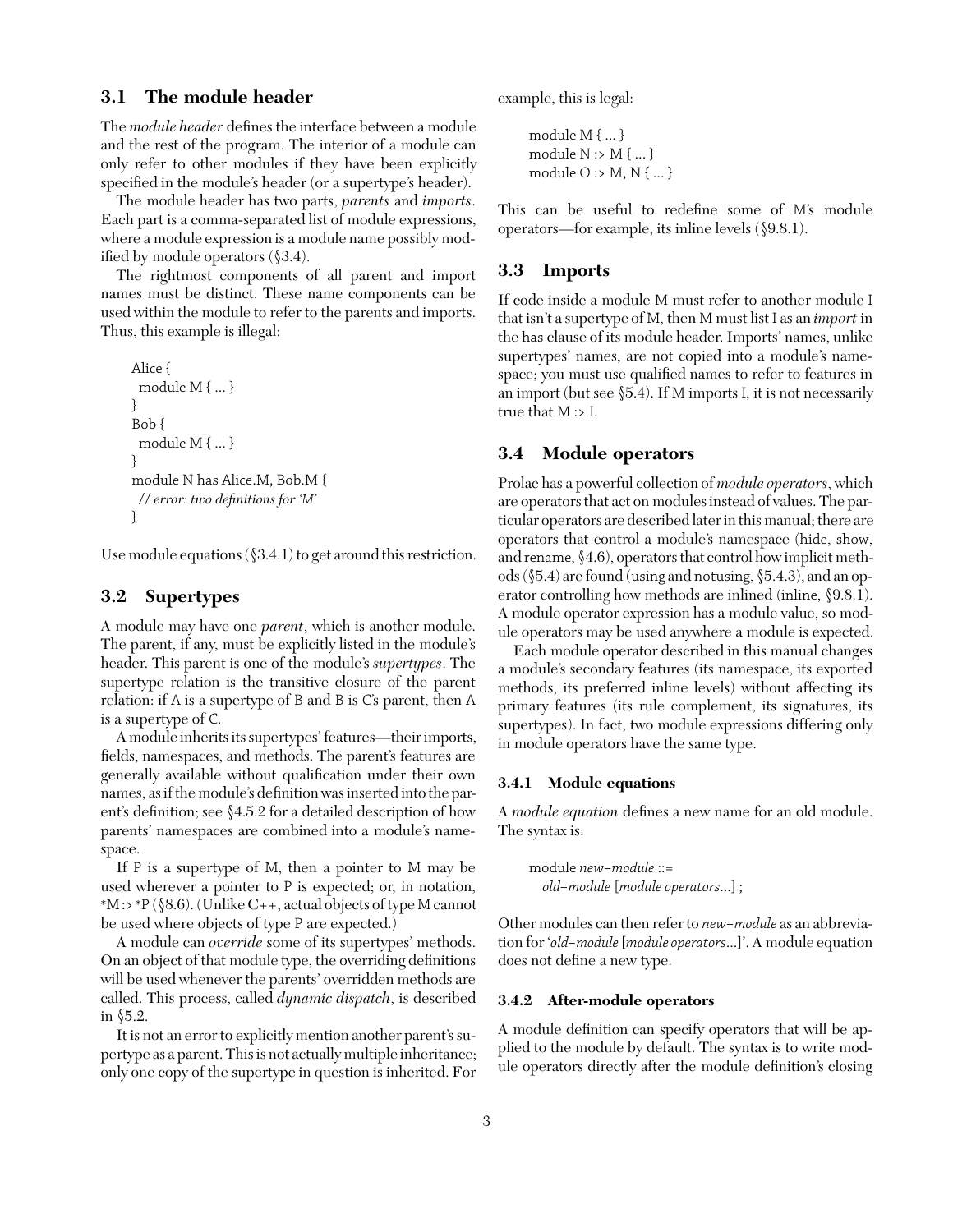brace. For example:

```
module M {
 public−method ::= ...;
 private−method ::= ...;
} hide private−method;
```
A module definition with after-module operators 'module M { ... } *operators*' is effectively equivalent to this definition with a module equation:

module  $_M \{ ... \}$ module M ::= \_M operators;

# **4 Namespaces**

A *namespace* maps names to features. The most common examples of namespaces in Prolac are modules—each module defines a namespace. The programmer can also create *explicit namespaces,* either outside all modules (to organize modules into groups) or within a module (to organize methods into groups). An explicit namespace is created by writing the name of the namespace followed by an open brace '{':

```
namespace−name {
 ...definitions...
}
```
Namespaces may be nested—a namespace may have a *parent namespace* which is used during name lookup. Most namespaces are open, meaning you can define a namespace in parts through several definitions. (Module namespaces are not open: each module namespace is defined in exactly one place.)

# **4.1 Defining names**

Every feature (module, namespace, method, field, and exception) is defined in a namespace using a name. That *defining name* may be either simple or qualified. If it is simple, the feature is simply added to the current namespace under that name. A definition with a qualified name '*n1*. ··· .*nk* ::= *F*' is an abbreviation for a definition within nested namespaces, ' $n1$  { ... { $nk ::= F$  } ... }'. Thus, these two examples are completely equivalent:

```
module Package.M {
 namespace.method ::= ...;
}
Package {
 module M {
  namespace {
   method ::= ...;
```
} }

}

Because namespaces are open, the intermediate namespaces created by such a definition can be extended by other definitions.

It is an error to define two features in the same namespace with the same name (but see §4.5.1 and §5.2 for information on method overriding). For example:

```
module M has D {
 D ::= ...; // error: 'D' redefined
 namespace.f ::= ...;
 namespace {
  f ::= ...; // error: 'namespace.f' redefined
 }
}
```
# **4.2 Name lookup**

A recursive algorithm is used to look up a name*N*in a namespace *S*. This happens when a name is used (for example, in an expression).

If *N* is a simple name *n*, then Prolac searches for *n* in *S*, then in *S*'s parent, then its grandparent, and so on; the first definition found is used. If no definition is found, the lookup fails.

If *N* is a qualified name '*Nsub*.*n*', Prolac first uses this algorithm recursively to look up the name *Nsub* in *S*. If the result is a namespace *S2*, then Prolac searches for *n* in *S2* (but not its parents). If no result is found, or the original search failed or didn't produce a namespace, then the lookup fails. This algorithm is described in more detail in §9.6.

# **4.3 Global names**

The direct member operator '.' can also be used as a prefix; for example, '.M' is a name. To look up a name '.*n*', Prolac first finds the current *most global namespace, GS*. Within a module, the most global namespace is the module's toplevel namespace; outside any module, it is the file namespace. Once it has found *GS*, the name lookup proceeds as if the expression was '*GS*.*n*'. This allows an expression in an inner namespace to refer to features in an outer namespace, whether or not their names have been reused in the inner namespace.

# **4.4 Namelike expressions**

Prolac allows methods which take no arguments to be called without parentheses (§9.2). This means that an expression which looks like a name may actually contain method calls; for example: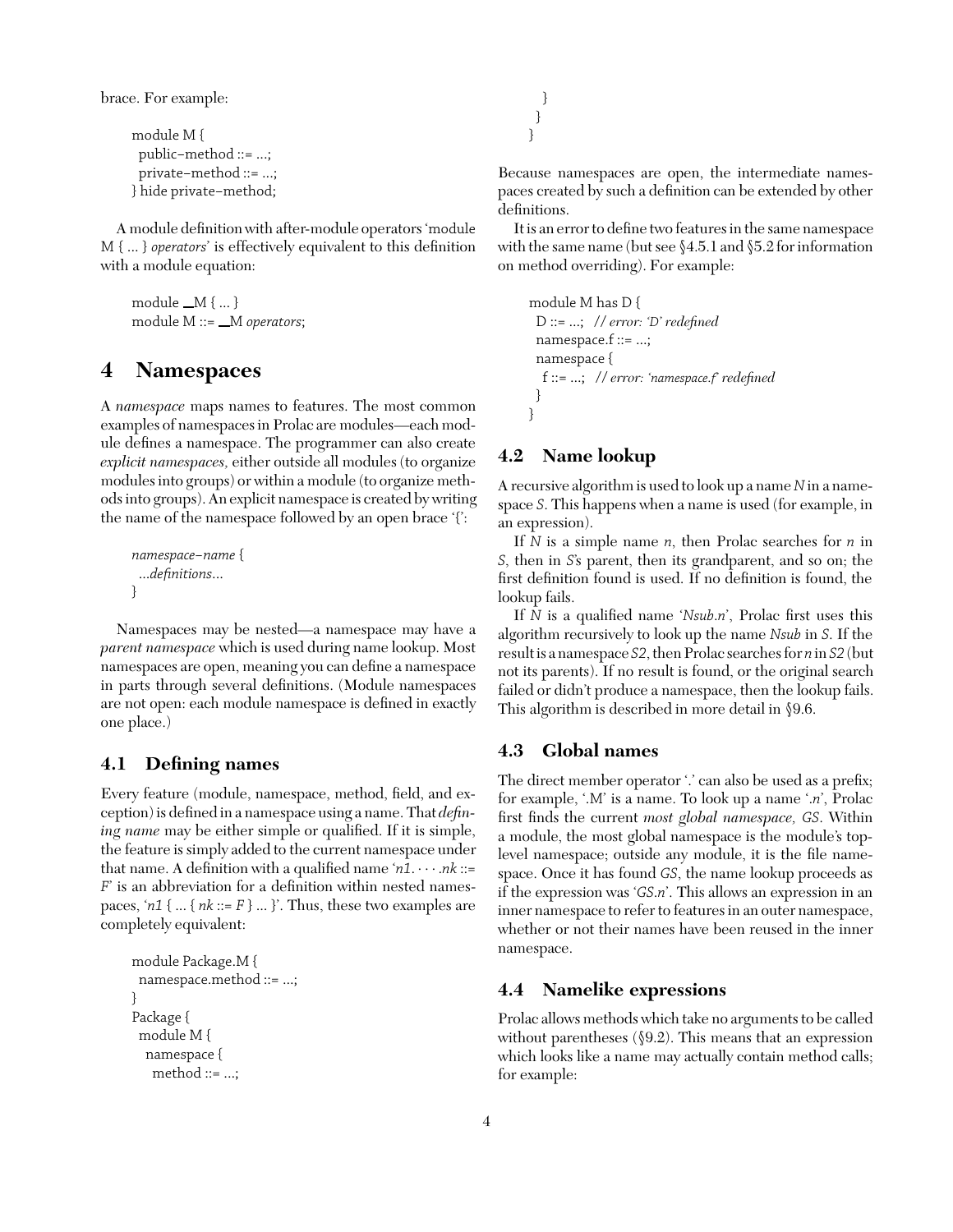```
module M1 {
 a.b.c.d.e ::= ...;
 method ::= a.b.c.d.e; // really just a name
}
module D {
 d.e ::= ...;
}
module M2 has D {
 a : > M2 :: = ...;b.c : D ::= ...;method ::= a.b.c.d.e; // not just a name!
 // same as:
 method2 ::= let temp1 :> M2 = a() in
  let temp2: D = temp1.b.c() in
    temp3.d.e()
   end end;
}
```
These name-like expressions are not allowed where a name is required—here, 'M2.a.b.c.d.e' cannot be hidden by the hide module operator.

# **4.5 Module namespaces**

Every module is a namespace. Module namespaces have no parent—they are sealed off from surrounding namespaces. To illustrate:

```
module FindMe { ... }
N {
 module A :> FindMe ... // finds FindMe
}
module M {
 find−me−2 ::= ...;
 inner {
  ... find−me−2 ... // finds M.find-me-2
 }
 ... FindMe ... // does not find FindMe
}
```
The outside world—specifically, other modules—can only be reached through a module's parents and imports, which the module explicitly declares in its module header (§3.1).

#### **4.5.1 Original and default namespaces**

Each module M has an *original namespace,* which is the namespace seen inside the definition of M. It contains a union of M's parents' default namespaces, as well as every method, field, and nested namespace defined in M, and every implicit method (§5.4) used by M.

Clients of M (modules that subtype or import M) see a different namespace, M's *default namespace.* This is equal to M's original namespace with all implicit methods hidden and any after-module operators (§3.4.2) applied. (Note that the after-module operators might show some of the implicit methods again.)

A module M's original namespace ONS is created by merging all of M's parent's default namespaces, and then merging M's internal namespace into that. Finally, any implicit methods referred to in M are stored in M's original namespace.

Imports coming from M's parents are not merged into the original namespace. Name conflicts during the merging process are generally an error, unless the two names refer to the same feature (the same supertype or the same method).

The remainder of this section describes this process in more precise detail. We start with an empty ONS and add definitions to it from different sources.

#### **4.5.2 Parents and imports**

If M has parent P, we first create P's original namespace PNS. We then copy all definitions from PNS into ONS, except for any of its parent or import definitions.

Next, definitions for M's parent and any imports specified in its module header are added to ONS. Each parent or import is defined using the identifier n that is the rightmost component of its name. Thus, the original namespace for M will have a feature named n representing that parent or import.

Any conflict between a feature FP, inherited in the last stage from the parent P, and FM, a parent or import being added, is resolved silently in favor of FM (that is, FM replaces FP in ONS).

#### **4.5.3 The internal namespace**

Next, we merge M's *internal namespace,* INS, into ONS. A module's internal namespace contains the definitions the user provided inside the module body; in particular, changing a module's module header does not change its internal namespace. Any conflicts between features FM, from ONS, and FI, from INS, are resolved as follows:

- 1. If FM and FI are both methods, then FM must have been inherited from some supertype. The method FI *overrides* FM; there is no namespace conflict, although there may be a type conflict. See §5.2 for details on overriding.
- 2. If FM and FI are both namespaces, the contents of FI are merged into FM. Conflicts found during the merge are resolved using this algorithm.
- 3. Otherwise, an error is reported.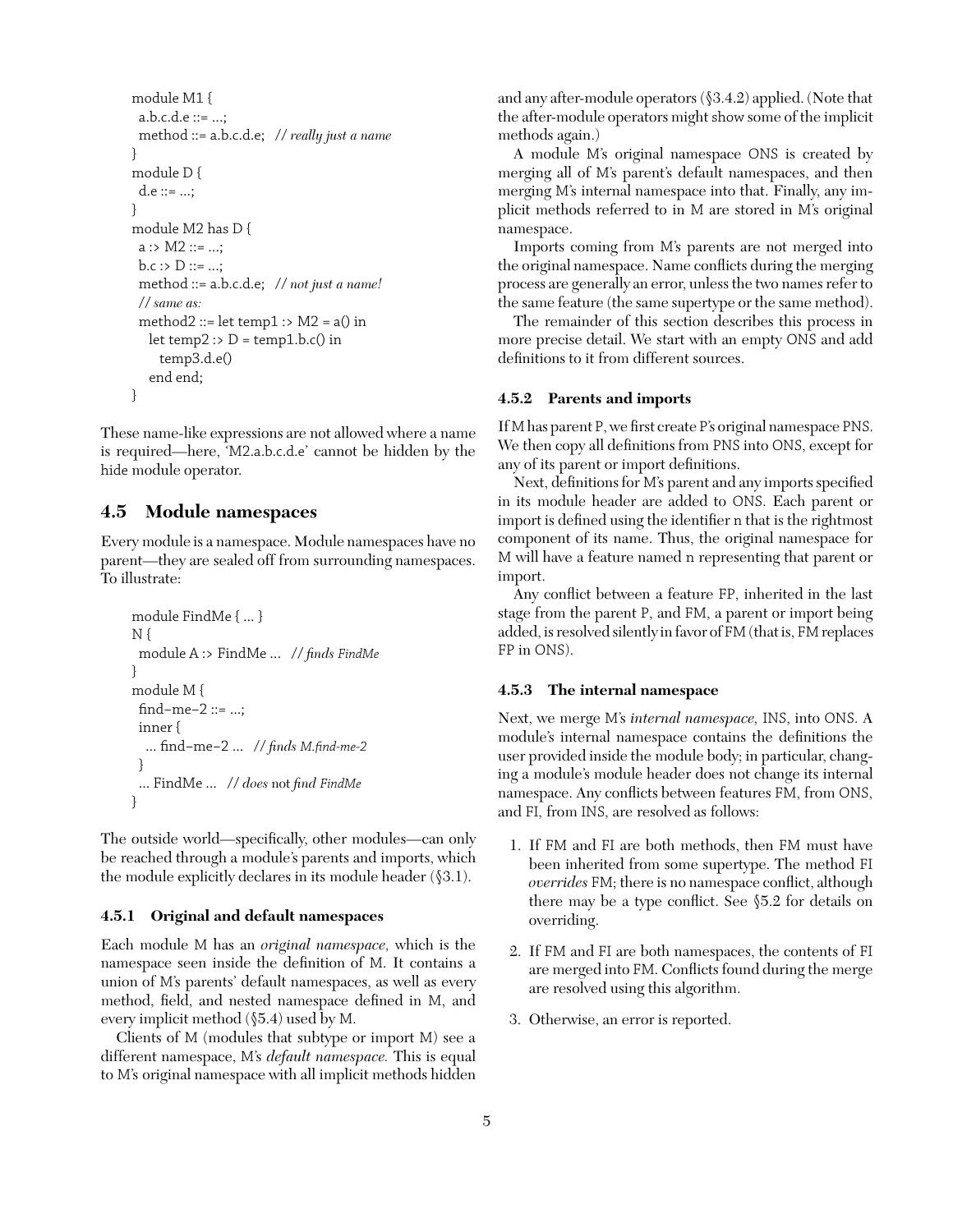#### **4.5.4 Implicit methods**

Finally, all methods that were defined in M have their bodies scanned for implicit methods. If a simple name in a method body cannot be found in ONS or its appropriate subnamespaces ( $\S 4.2$ ), then that name is an implicit method ( $\S 5.4$ ) attached to some field or import, or it is undefined. For now, the name in question is defined in ONS as a new implicit method. Its definition will be found, or an error reported if there is no definition, at a later stage of compilation.

The resulting namespace ONS is M's original namespace.

#### **4.6 Namespace module operators**

This section describes the three module operators which affect module namespaces, hide, show, and rename. These operators are powerful tools for namespace manipulation and access control, but may cause confusion when overused, so be careful.

## **4.6.1 'hide'**

The hide operator hides some of a module's names. The left operand to hide is a module expression; the right operand is a name, a comma-separated list of names, or 'all', which hides all of the module's names. Some examples:

M hide internal−operation M hide (evil, kill, horrible.death, maim) M hide all

The list of names must be enclosed in parentheses because of module operators' high precedence (§9.1).

You may also hide names that originate in a particular supertype. For example:

```
module A {
 x ::= ...;y ::= ...;}
module B :> A {
 z ::= ...;}
... B hide A.x ... // hides x from B's namespace
... B hide A.all ... // hides x and y from B's namespace
```
However, you cannot hide names inside an import.

A group of names can be hidden with 'hide "*pattern*"', which hides all names that match the *pattern*. The usual shell metacharacters (\*, ?, and character classes [...]) may be used within *pattern*. For example:

```
module A {
 f1 ::= ...;
```

```
};
module B :> A {
 a ::= ...;\Deltabbb ::= ...;
 -c ::= ...;f2 ::= ...;
} hide " [a−b]*" // hides a and bbb
  hide "B.f*"; // hides f2, doesn't hide f1
  // (f1 didn't originate in B)
```
If E is name expression, then 'M hide E' is equivalent to 'M hide "E1"', where E1 is Ewith all parentheses and whitespace removed. Metacharacters can only be used in the string form.

#### **4.6.2 'show'**

Show is the converse of hide. Hide makes names inaccessible; show makes hidden names accessible again.

The left argument to show is a module expression, and the right argument is a list containing any number of names 'n' and name assignments '(new = old)'. A single name 'n' is essentially equivalent to the name assignment '(n = n)'.

To evaluate a show operator applied to a module M, Prolac first looks up the old name, 'old', in M's original namespace  $(\$4.5.1)$ . This name may be further qualified through M's supertypes. It is an error if the name is undefined.

Prolac then evaluates the new name 'new' in M's *current* namespace. This name must not be qualified through M's supertypes and imports.<sup>1</sup> It is an error if a feature with this name already exists; otherwise, Prolac binds F to this name in the resulting module.

It is an error to show a module's constructor in a nested namespace or under a name other than constructor.

Note that show can be used to make a single feature available under multiple names; for example:

```
module M {
 bad ::= ...;}
module M2 ::= M show (good = bad);
```
Since M2.bad and M2.good are the *same* feature—not two copies of a feature—overriding either one will effectively override them both.

Because old names are looked up in the module's original namespace, hidden renamed features cannot be shown using the new name. This code will not work:

1. A show operation 'M show A.n', where there is only one name and it is qualified through an supertype or import, is not automatically an error; it is equivalent to 'M show (n = A.n)'.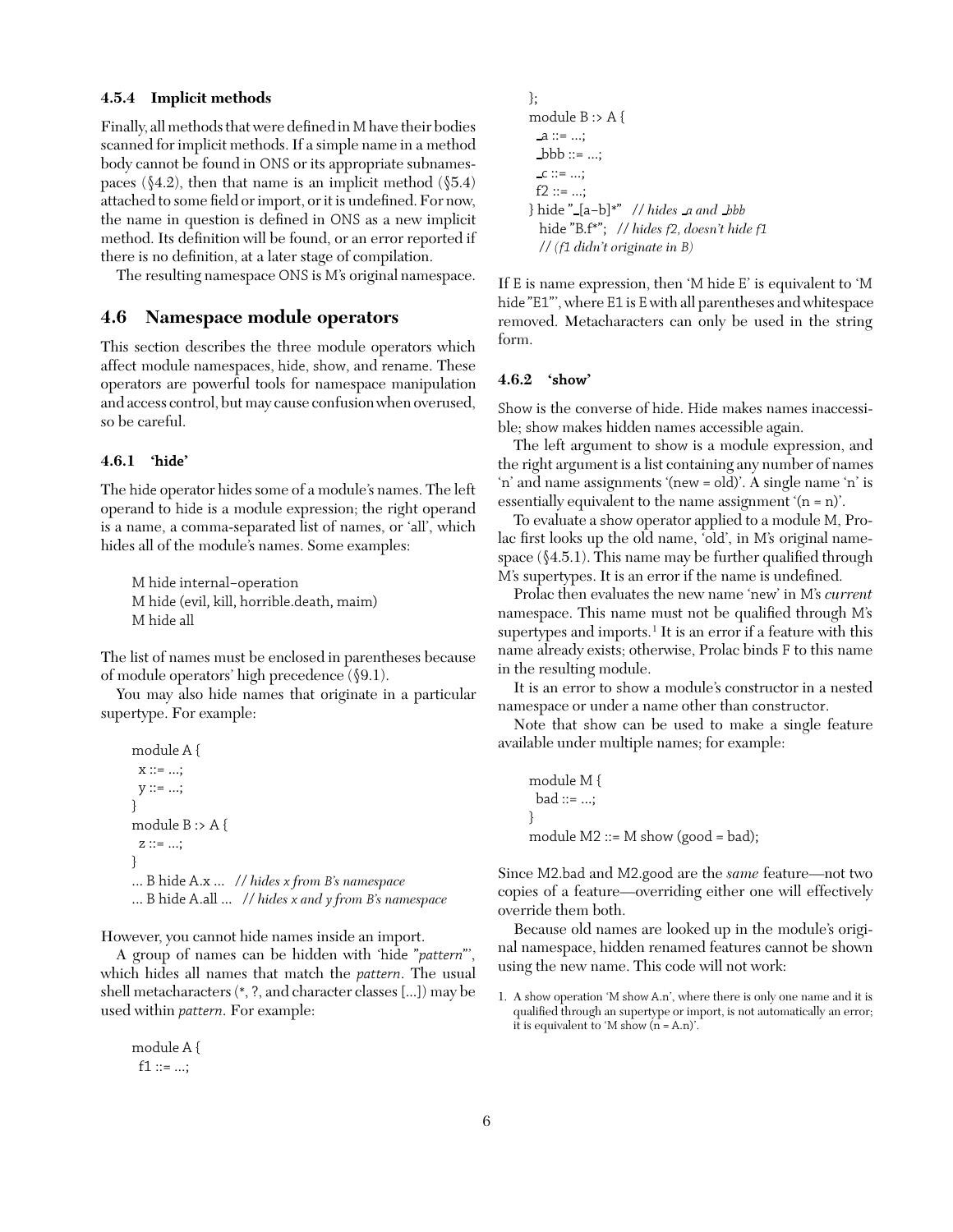```
module M { r ::= ...; }
module N :>
 M rename (r = weight)hide weird // OK
   show weird // error: no weird in M
   show r // OK
{}
```
The 'show all' operation is not yet implemented.

#### **4.6.3 'rename'**

Rename changes the name you use to access a feature. The left operand must be a module expression; the right operand must be a name assignment '(new = old)' or a list of name assignments.

'M rename (new = old)' is equivalent to 'M show (new = old) hide old'. It is an error for either old or new to be qualified through supertypes or imports; for new to conflict with an existing name in M; or to attempt to rename a module's constructor.

# **5 Methods**

Prolac code is written in *methods*. Like functions in most programming languages, methods can take parameters and can return a value. Methods can call one another, possibly recursively.

Methods can be *static* or *dynamic.* Static methods are equivalent to normal functions, while dynamic methods are called with an implicit reference to some object of module type.

A module may provide new definitions for some of its supertypes' dynamic methods. This process is called *overriding* the supertypes' methods. When an overridden method is called on an object with that module's type, the call will be handled by the new, overriding definition instead; this is called *dynamic dispatch.*

Each method has an *origin,* which is the module that provided the first, non-overridingdefinition for the method. Each method definition comes from some module, which is called its *actual.* For example:

```
module M {
 f ::= ...; // origin = M, actual = M
}
module N :> M {
 f ::= ...; // override: origin = M, actual = N
}
```
Method definitions look like this:

```
method−name(parameters...) :> return−type ::= body ;
```
Each *parameter* has the form *name* :> *type*. If there are no parameters, the parentheses may be omitted. If the return type is void (§8.3), ':> *return−type*' may be omitted. *Body* is an expression  $(\S 9)$ ; it may be omitted, in which case any call of the method will result in a run-time error.2 Here is the shortest method definition possible:

 $x::=$ ;

Static method definitions have a static keyword before the method name.

Methods can be arbitrarily recursive, and the Prolac compiler turns tail-recursive methods into loops.

## **5.1 Static and dynamic methods**

A dynamic method defined in module M is called with reference to some object whose type is either M or one of M's subtypes. Within the method body, this object is called self. Any dynamic method call must provide a value for self; this is done with member operator syntax (§9.6). The intuition is that the method is also a member of the module. For example:

```
module M {
 r ::= ...;}
module N has M {
 ... let m : > M in
  m.r
 end ...
}
```
It is an error to refer to a dynamic method without reference to an object. This is a special case of the rules for static and dynamic context described in §9.6.

Within a dynamic method, 'self.' can be elided in field and method references. For example, these two method definitions are identical:

```
module M {
 method ::= ...;
 field f : > ...;
 d1 ::= self.method, self.f;
 d2 ::= method, f;
}
```
It is an error to refer to 'self', explicitly or implicity, in a static method.

2. Such a method can still be overridden, however.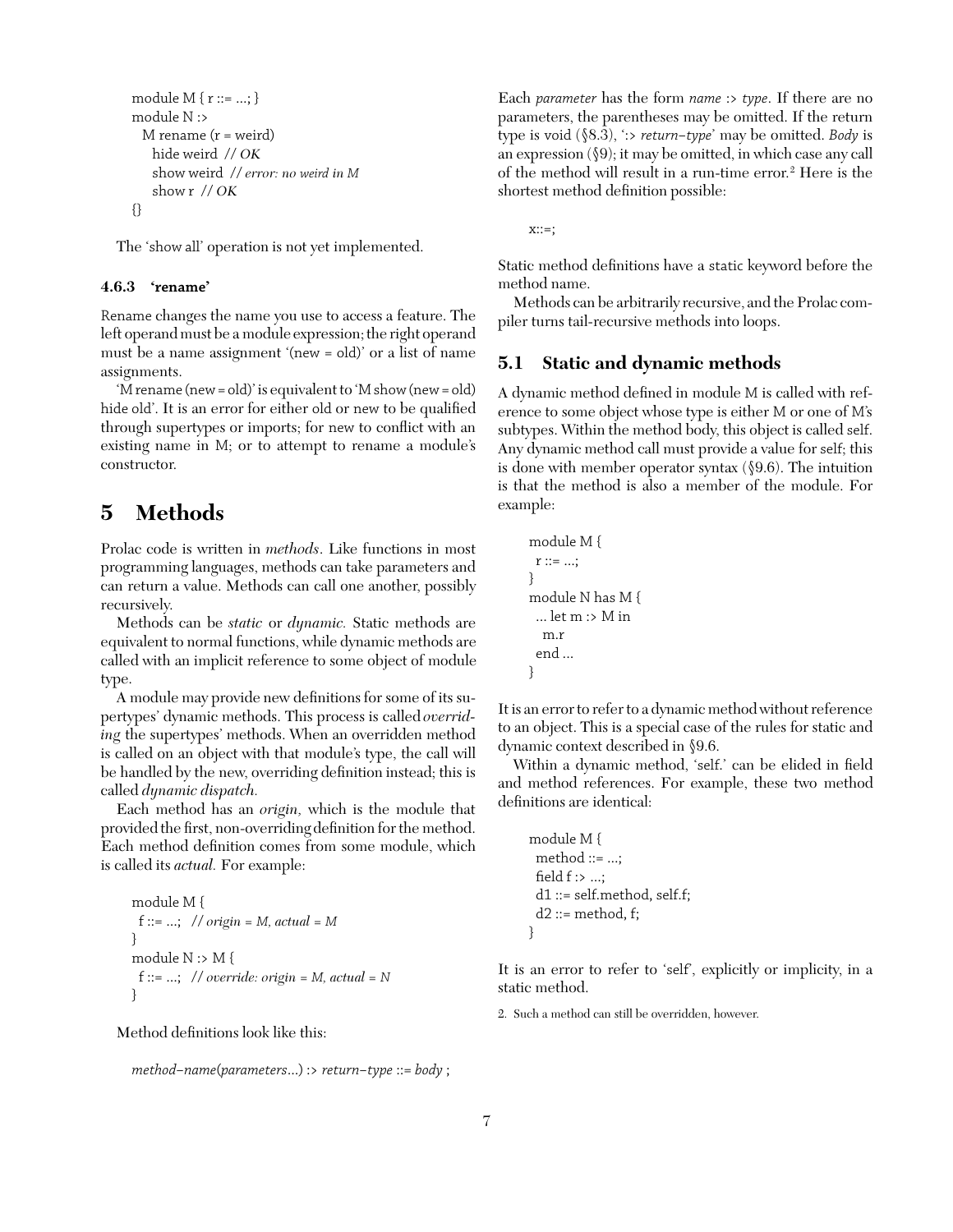# **5.2 Overriding and dynamic dispatch**

A method declared with the same name as a supertype's method is an *overriding method* (§4.5.3). This section describes the semantics of overriding.

Both dynamic and static methods may be overridden, but dynamic dispatch only occurs on dynamic methods.

#### **5.2.1 Correctness**

Every override of a static method MA by a static method MB is legal.

An override of dynamic method MA by dynamic method MB is correct only if MB's signature—i.e., the number and types of its parameters and its return type—agree with MA's by the usual contravariance rule. Specifically:

- 1. MA and MB must take the same number of parameters.
- 2. For corresponding parameter types PA and PB, we must have PA :> PB; that is, PA and PB are equal, or PB is a supertype of PA. Thus, the overriding parameters are the same as, or more general than, the overridden parameters. This ensures that any value passed as a parameter to MA is also valid as a parameter to MB.
- 3. For the methods' return types TA and TB, we must have TB :> TA; that is, TA and TB are equal, or TB is a subtype of TA. Thus, the overriding return type is the same as, or more specific than, the overridden return type.

It is an error to define an incorrect override.

Every override of a static method by a dynamic method, or a dynamic method by a static method, is an error.

#### **5.2.2 Method selection**

The process of deciding which method definition to use for a given dynamic method call is called *method selection.* Method selection depends on only one factor: the *run-time type* of the object which will become the method's self.

In Prolac, an object of type M, where M is a module, can be used in place of any of M's supertypes. Therefore, an object's run-time type, or the actual type of the object used at run time, can differ from its static type, or the type used to declare the object.

For objects of simple module type, the static type is always identical to the run-time type; Prolac's semantics are callby-value, like C, rather than call-by-object, like Clu. An object's static and run-time types can differ only if the object is referenced through a pointer (§8.7) or the object is self. (Unlike any other value, self is actually a reference.) For example:

module M {

```
f ::= ...;
}
module N :> M { ... }
module U has M, N { ...
 let m :> ^{\ast}M = ..., n :> ^{\ast}N = ... in
  m = n, // *m has static type M but run-time type N,
  // as the m pointer actually points to the n object.
  m−>f // Within f, self will have run-time type N.
   ...
}
```
The method selected for a method call O.f depends then on the run-time type of O. Let the run-time type of O be T; then we select the most specific definition for f existing in T and its supertypes. More precisely, consider all possible definitions for f coming from T and all of its supertypes. Let these definitions be d1,..., dk, coming from modules M1,..., Mk. Because Prolac is restricted to single inheritance, the modules M1,..., Mk must form a total order under the supertype relation. Let  $Ms \in \{M1, ..., Mk\}$  be the most specific module in this order—that is, we have Ms :> Mi for all  $Mi \in \{M1, \ldots, Mk\}$ . The definition selected for the method call is then ds, the method definition from Ms.

#### **5.2.3 'super'**

A module can specify that its parent's definition for a method be used by calling the method through the special object super. For example:

```
module One {
 f :> int ::= 1;
}
module Two :> One {
 f :> int ::= 1 + super.f; // returns 2
}
module Three :> Two {
 f :> int ::= 1 + super.f; // returns 3
}
```
Except for its behavior in relation to dynamic methods, super acts exactly like self.

Any dynamic method in the module can use super to call any inherited method; it is not limited to calling the parent's version of the current method. For example:

```
module One { f :> int ::= 1; }
module Two :> One {
 f :> int ::= 2;
 old−f :> int ::= super.f; // returns 1
}
```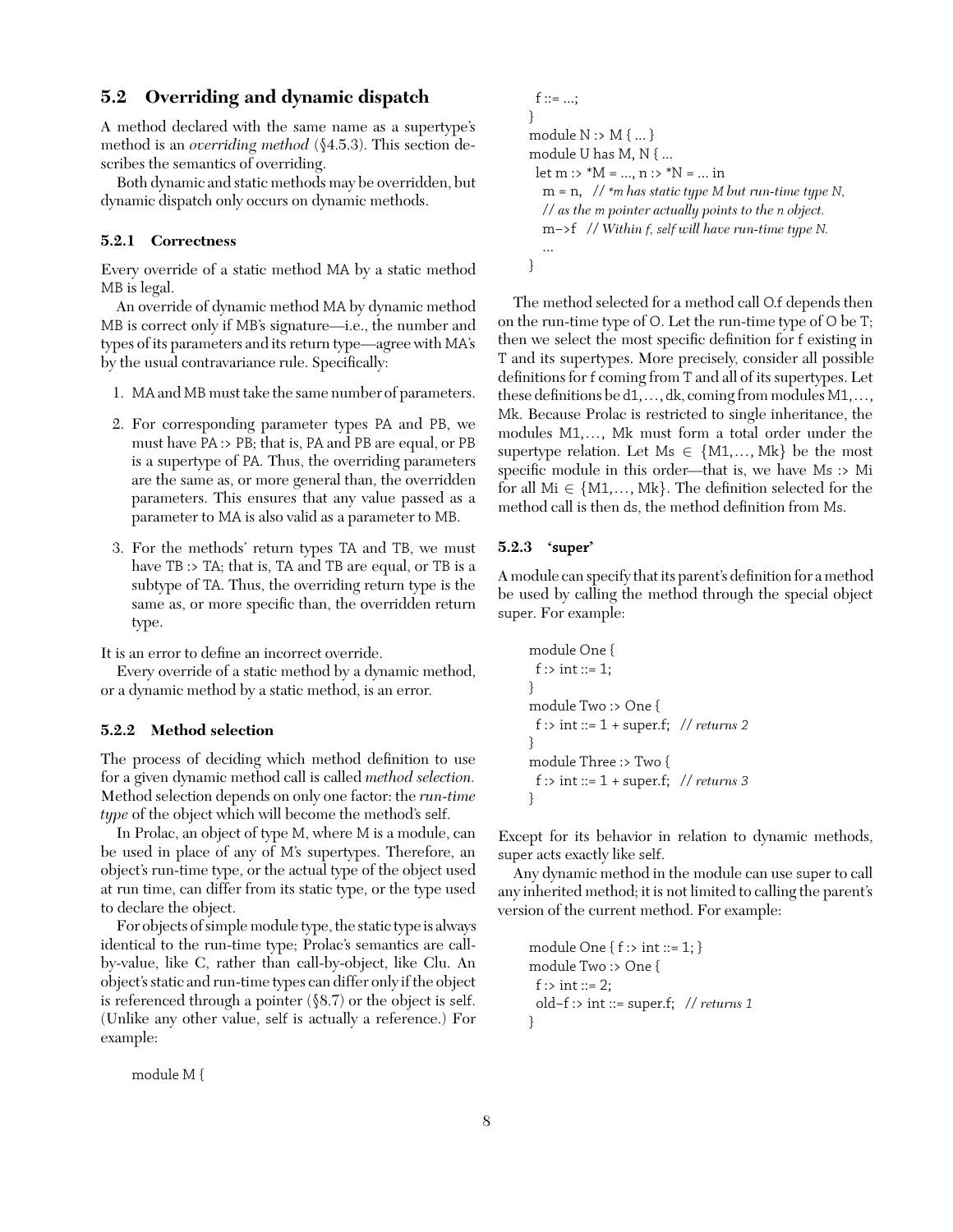Using super is not the same as calling a method through the parent's name, since calling the method through the parent's name still refers to the most specific definition of the method. For example:

```
module One \{ f : > int ::= 1; \}module Two :> One {
 f :> int ::= 2;
 test ::= f, // calls Two.f
  One.f, // also calls Two.f
  super.f, // calls One.f
  super.One.f, // also calls One.f
  One.super.f; // error
}
```
# **5.3 Constructors**

Each module may contain a special method, called its *constructor,* which is called when objects of the module type are created. (See §9.2.2 for more information on when constructors are called.) The constructor is distinguished by its name, which is the keyword 'constructor'. A constructor must appear in the module's top-level namespace; it must not be static and must not define a return type, but it can take parameters.

The body of a constructor method is parsed differently than those of normal methods. It consists of zero or more *subobject constructor expressions*separated by commas, followed by a normal expression. A subobject constructor expression is just a constructor call (§9.2.2) for the module's parent or one of its fields. For example:

```
module Counter {
 field c :> int;
 constructor(n : > int) ::= c = n;
}
module Counter2 :> Counter {
 field f :> Counter;
 constructor(n1 :> int, n2 :> int) ::=
   Counter(n1), // parent constructor expression
   f.constructor(n2); // field constructor expression
}
```
In a normal context, the subexpression 'Counter(n1)' would have no visible effect; it'd create a new Counter object, then throw away the result. As a parent constructor expression, however, it does have a visible effect—specifically, initializing the Counter module.

If a parent or field is not mentioned in a subobject constructor expression, its constructor is called without arguments. It is an error to omit a subobject constructor expression for a parent or field whose constructor requires arguments.

If no constructor is provided for a module, Prolac will generate a default constructor which calls any necessary parent or field constructors. The parent's constructor may take arguments, in which case the generated constructor will take the same number and types of arguments and pass them to the parent's constructor.

# **5.4 Implicit methods**

Explicit methods are methods the user explicitly defines. *Implicit methods,* on the other hand, are created automatically when a Prolac expression refers to an undefined name (§4.5.4). The compiler will fill in the implicit method's definition by looking through the module's fields and imports, subject to any using and notusing module operators, until it finds a method with the same name. Implicit methods can considerably simplify the text of a module by eliding frequently-used object or module names.

A motivating example seems in order. Consider a module Segment−Arrives implementing part of the TCP protocol. This module will frequently refer to the current transmission control block, tcb, which has type \*TCB. Here is a partial definition for a hypothetical TCB module:

```
module TCB {
 field state :> int;
 field flags : int; ...
 // Which state are we in?
 listen ::= state == 0;
 syn−sent ::= state == 1;
 syn−received ::= state == 2;
 ...
}
```
Now, how should we implement Segment−Arrives? We want to divide computation into many small methods, so we could make tcb a parameter to each; however, passing the parameter would quickly become tiresome. Therefore, we make tcb a field in Segment−Arrives. Here is a sample of what our code might look like, considerably simplified for didactic purposes:

```
// Example 1
module Segment−Arrives has TCB {
 field tcb :> *TCB;
 check−segment ::=
  (tcb−>listen ==> do−listen)
  || (tcb−>syn−sent ==> do−syn−sent)
  || (tcb−>syn−received ==> do−syn−received)
  || (tcb−>established ==> do−established)
  ...; // and much more!
}
```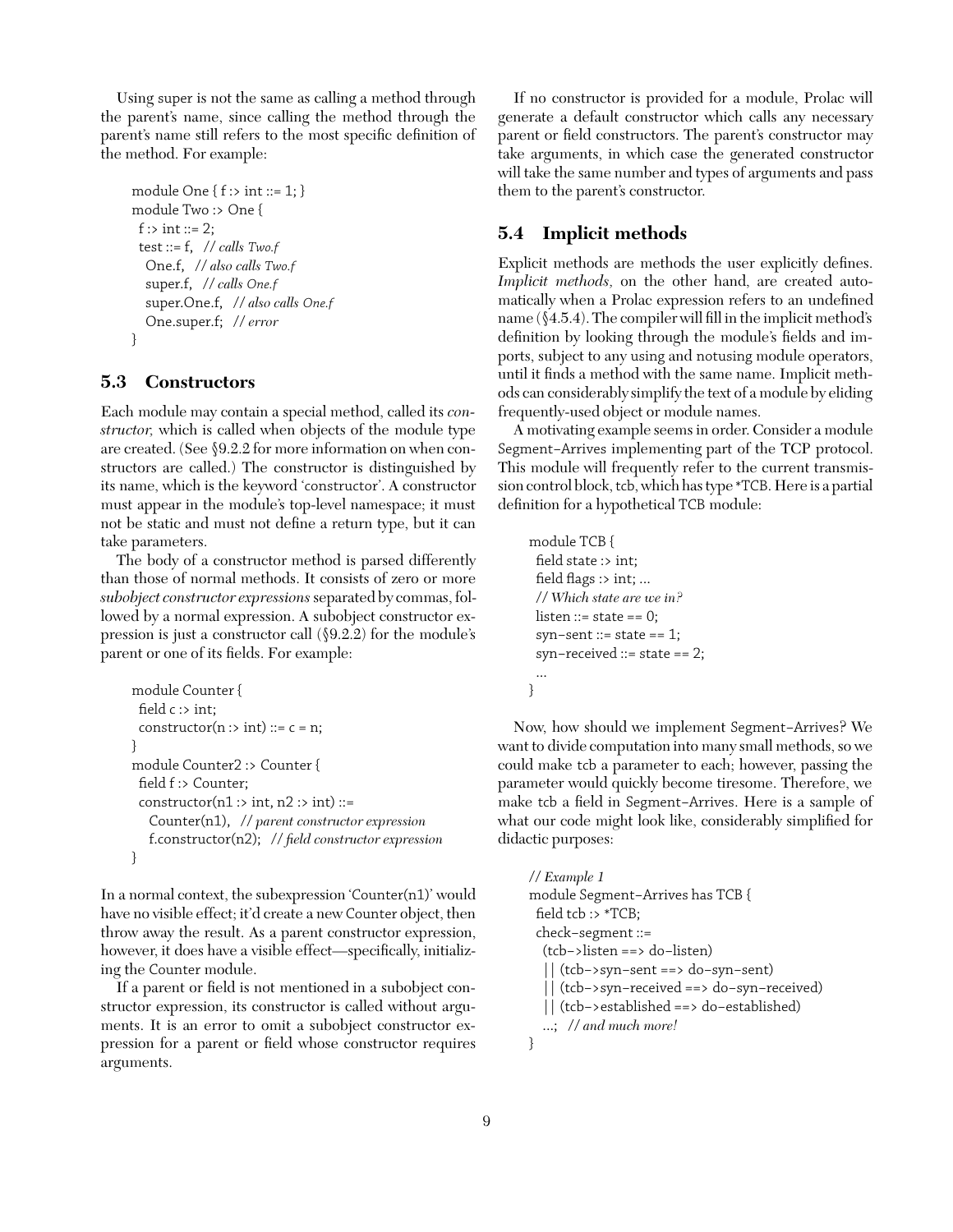The repetition of 'tcb−>' is tedious and hinders quick comprehension of the code. We know Segment−Arrives deals with only one tcb; why should we have to tell the compiler which tcb we mean again and again?

One solution is to generate forwarding methods in Segment−Arrives. We hide these forwarding methods using after-module operators  $(\$3.4.2)$ , since they are artifacts of the implementation.

```
// Example 2
module Segment−Arrives has TCB {
 field tcb :> *TCB;
 check−segment ::=
  (listen ==> do−listen)
  || (syn−sent ==> do−syn−sent)
  ...;
 listen ::= tcb−>listen;
 syn−sent ::= tcb−>syn−sent;
 ...
} hide (listen, syn−sent, ...);
```
This is better; however, the forwarding methods clutter the module definition and, again, are tedious and error-prone to write.

The solution in Prolac is to use implicit methods. We use the using module operator (§5.4.3) to open tcb for implicit method search. When the compiler creates Segment− Arrives's original namespace, it searches its methods for undefined names, entering them in Segment−Arrives's toplevel namespace as undefined implicit methods. Later, it creates their definitions through a search process. It marks the implicit methods as highly inlineable and hides them in the default namespace. Thus, the compiler transforms the following code into something like Example 2:

```
// Example 3
module Segment−Arrives has TCB {
 field tcb :> *TCB using all;
 check−segment ::=
  (listen ==> do−listen)
  || (syn−sent ==> do−syn−sent)
  ...;
}
```
In Example 3, unlike the earlier examples, nothing distracts the reader from exactly what the module is doing.

Implicit methods are meant to make code more readable rather than less. Their overuse can make code very difficult to understand, however; moderation is required.

Only methods and exceptions can be found implicitly: referring to a field always requires explicit syntax.

The remainder of this section describes the various mechanisms supporting implicit methods, specifically the implicit

method search algorithm and the using and notusing module operators.

#### **5.4.1 Implicit method search**

Prolac allows implicit methods to be found in a module's supertypes. Therefore, this example will work:

```
module I {
 implicit ::= ...;
}
module S has I using all { }
module M :> S {
 ... implicit ... // finds I.implicit
}
```
This is behavior is required for predictable programming. Consider, for example, inheriting from a module in order to extend it—not being able to refer to implicit names which the parent module used would be very counterintuitive.The following algorithm implements implicit method search, including parents, without surprising behavior.

To find an implicit method named *n* in module M, a breadth-first search is performed. First all of M's imports and fields are checked for a top-level method named *n*; then M's parent's imports and fields; then M's grandparent's imports and fields; and so on. The search continues backwards in the module hierarchy until there are no more ancestors or a definition is found.

A definition is found for *n* in some import or field iff:

- 1. That import or field has a module or pointer-to-module type;
- 2. That module has a visible method, exception, or namespace call (§9.2.1) named *n*; and
- 3. A 'using *n*' or 'using all' directive (§5.4.3) is in effect on that module.

A warning is given if, at any point during the search, the algorithm finds a field or a namespace that cannot be called  $(\$9.2.1)$  instead of a method or exception.

If two or more definitions for *n* are found in the same generation of the search, the implicit method is ambiguous and an error is reported. For example, if two of M's fields define *n*, *n* is ambiguous; but also, if M's parent has two fields f1 and f2 which both have an *n* method, then *n* is ambiguous, and so on.

If a unique definition for *n* is found in any generation of the search, that definition is used. It is an error (specifically, an undefined variable error) if no definition is found.

There are some caveats. First, if the parent (grandparent, etc.) is closed off to implicit method search by an explicit 'notusing all', neither that parent nor its supertypes are searched.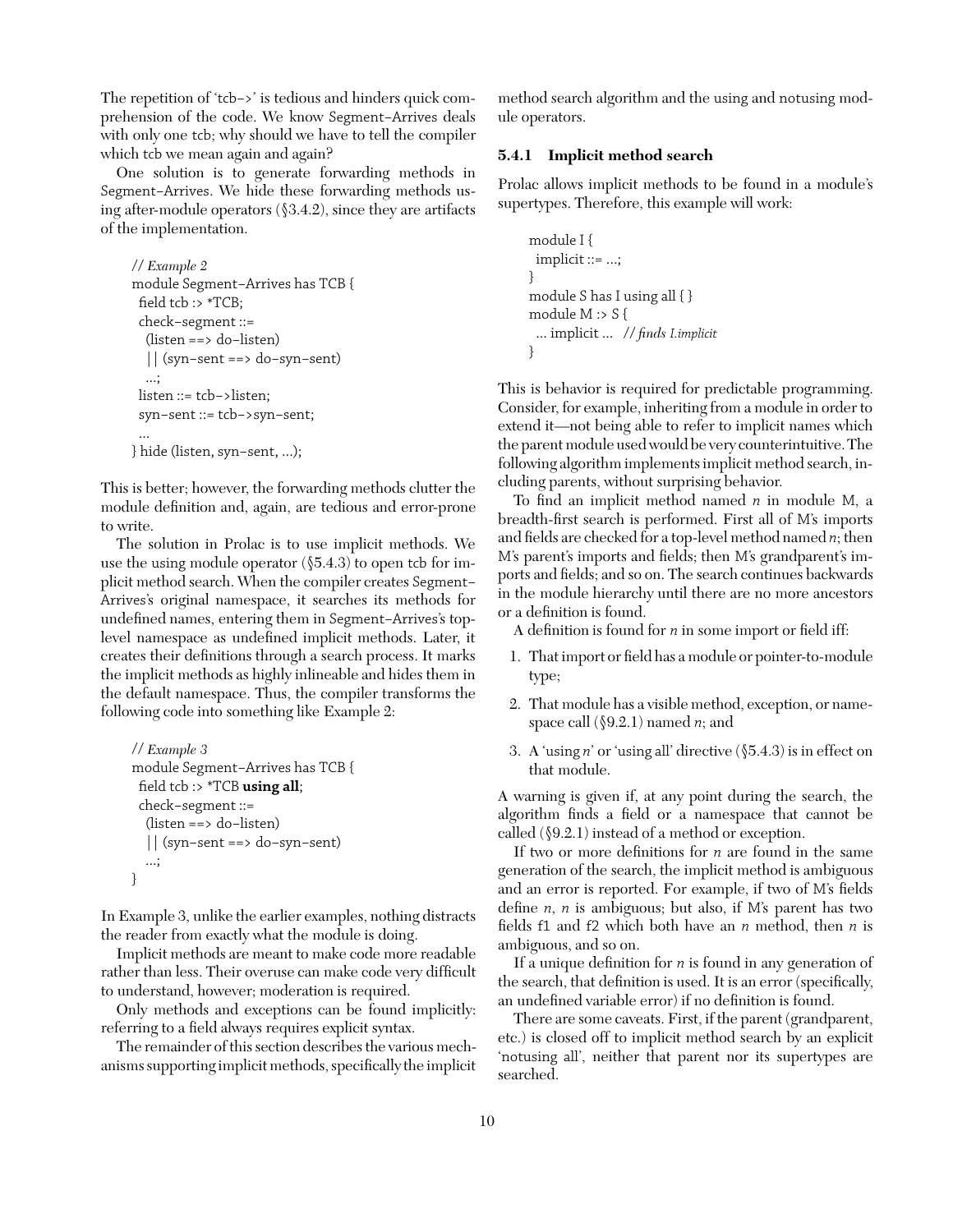Second, only static methods  $(\$5.1)$  are considered in imports, and only dynamic methods are considered in fields. Thus, there is no ambiguity in this example:

```
module I {
 dyn ::= ...;static stat ::= ...;
}
module M has I using all {
 field f :> I using all;
 test ::=
  dyn, // unambiguously f.dyn (I.dyn not considered)
  stat; // unambiguously I.stat (f.stat not considered)
}
```
For purposes of implicit method search, exceptions are treated like static methods.

## **5.4.2 Implicit method definitions**

Once the compiler finds an unambiguous definition*D* for an implicit method named *n*, it writes a forwarding definition for *n* which simply calls *D*. The forwarding definition depends on *D*: specifically, the new definition takes the same number of parameters with the same respective types and returns the same type as *D*.

If *D* was found in an import *I*, the definition will look like this:

static *n*(*parameters*) ::= *I*.*n*(*parameters*);

If *D* was found in a field *f*, there are two possibilities, depending on whether *f* has pointer-to-module type:

*n*(*parameters*) ::= *f*.*n*(*parameters*); *n*(*parameters*) ::= *f*−>*n*(*parameters*);

#### **5.4.3 'using' module operator**

The user controls implicit method search through the using and notusing module operators. The using operator makes a module's names available for implicit method search. Its left operand must be a module expression; its right operand must be a list of simple names (qualified names can never be implicit methods, anyway), or either 'all' or 'allstatic'.

Here is a simple example:

```
module M {
 static f ::= ...;}
module U has M {
... f ... // error: 'f' undefined
}
module U2 has M using f {
```
... f ... // *OK* }

'using all' makes all of a module's top-level names available for implicit method search, while 'using allstatic' makes all of a module's *static* top-level names available for implicit method search.

Note that any field module types are actually references to a module's import list. This can lead to more using directives than you want:

```
module U1 has M using all {
 field m1 :> M;
 field m2 :> M;
}
// is equivalent to...
module U2 has M using all {
 field m1 :> M using all;
 field m2 :> M using all;
}
```
Any reference to a dynamic implicit method from M will result in an ambiguity between m1's definition and m2's. To fix this situation, use notusing, or say 'using allstatic' in the module header instead of 'using all'.

#### **5.4.4 'notusing' module operator**

The notusing operator hides a module's names from implicit method search. Its left operand must be a module expression; its right operand must be a list of simple names or 'all'. (You can't say 'notusing allstatic'.)

#### **5.4.5 Notes**

Once they are defined through the implicit method search defined above, implicit methods are treated identically to normal methods by the language. In particular, this means that *implicit methods can be overridden* in a module's subtypes, although this will not normally happen because implicit methods are hidden by default.

# **5.5 Export specifications**

Prolac does not, by default, generate a C function definition for every method in the Prolac program; rather, *export specifications*tell Prolac which methods to generate. Export specifications are placed outside of any module in the Prolac input file. Here is the syntax for an export specification:

```
export module.method [, module.method ...]
```
*Module* must be a module name (possibly preceded by namespace qualifiers); *method* can be a method from that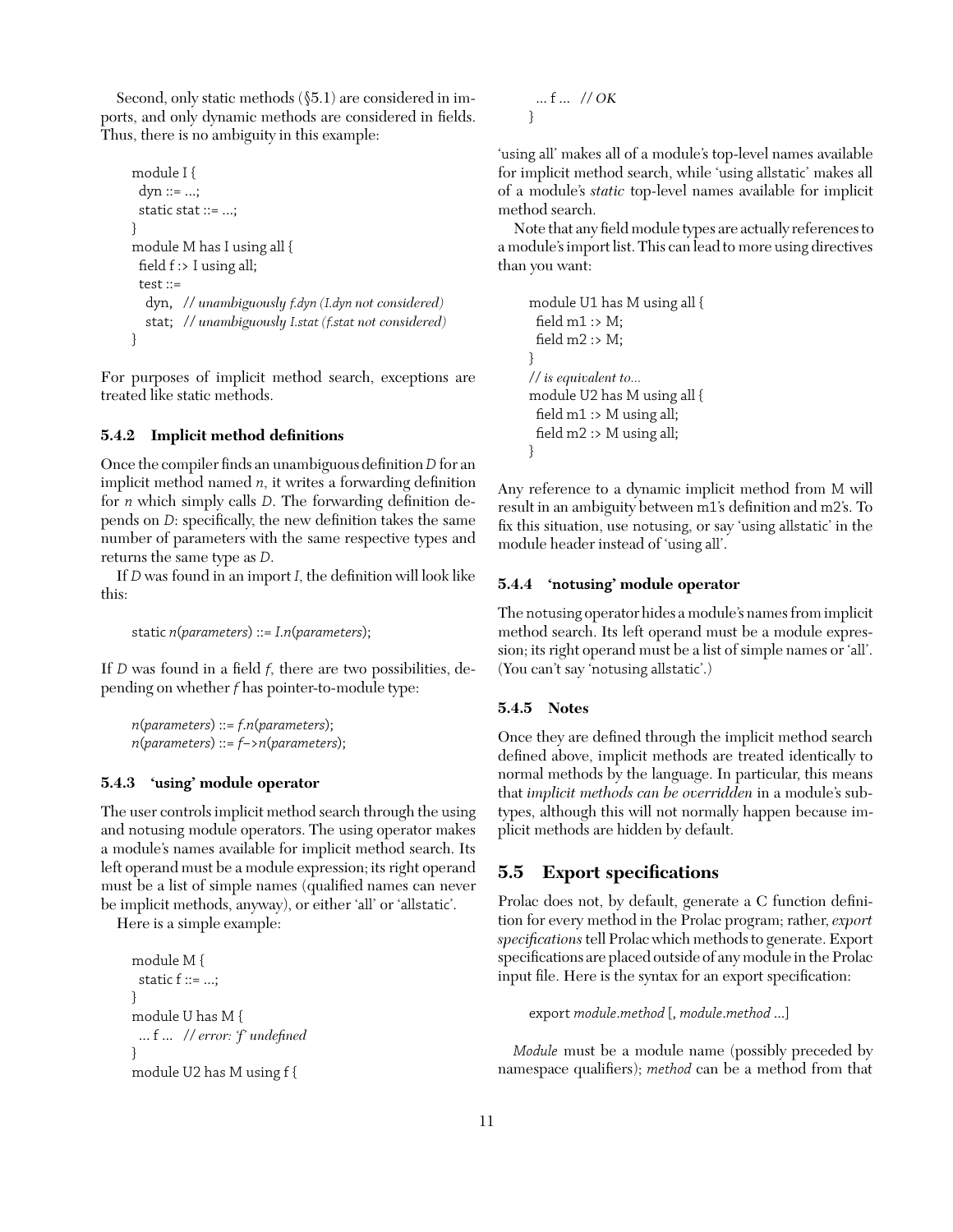module or 'all', which means "export all methods defined in *module*".

Prolac collects all export specifications and generates code for the methods they mention in arbitrary order. It then recursively generates code for all the methods they call, the methods those methods call, and so on, until it reaches closure.

# **6 Fields**

*Fields* are module-specific variables. Like methods (§5.1), fields can be static or dynamic; dynamic fields are like instance variables or slots in other object-oriented languages, while static fields are more like global variables. Each object of a module type has its own copy of each of the module's dynamic fields, while only one copy exists of each of a module's static fields. Any field, static or dynamic, must be part of some module.

Fields are declared with the following syntax:

[static] field *name* :> *type*;

Remember that, if *type* is a module type, it must be a visible supertype of the current module or it must have been explicitly imported (§3.3).

A dynamic field can be referred to only in a dynamic context (§9.6); in a dynamic method, 'self.' can be omitted when referring to self's dynamic fields. Unlike methods, fields cannot be overridden and they cannot be found with any kind of implicit search.3

# **7 Exceptions**

*Exceptions* in Prolac signal conditions that cause normal processing to terminate. Prolac exceptions have termination semantics, like exceptions in C++ or Java; but unlike those languages, a Prolac exception carries no information other than its name. You declare an exception inside a module as follows:

exception *exception−name* ;

Every exception declaration introduces a unique exception. Thus, two exceptions with the same name are distinct if they were declared in different modules. There are no restrictions on where exceptions can be raised or caught—an exception can be raised or caught wherever that exception can be named. In particular, the module that raises an exception need not be a subtype of the module that declared the exception.

# **7.1 Raising exceptions**

You raise an exception simply by calling it, as if it were a method taking no parameters:

```
module M {
 exception invariant−failed;
 f ::= !check−invariant ==> invariant−failed;
}
```
If check−invariant returns false, the invariant−failed exception will be raised and control transferred to the most recently executed 'catch invariant−failed' or 'catch all'. If there was no such catch, the topmost Prolac method will return with a negative value.

Only methods returning void or bool may raise an exception. Methods returning more complex types must use catch expressions (§7.2) to handle any exceptions their bodies may throw. The compiler checks this invariant. For example:

```
module M {
 exception bad;
 f1 ::= bad; // OK: f1 returns bool
 f2 :> int ::= bad; // error
 f3 :> int ::= (bad catch bad), 5;
      // OK: the bad exception cannot escape f3
 f4 :> int ::= (f1 ? 1 : 2);
      // error: f1 can throw an exception f4 does not handle
}
```
Exceptions behave in expressions as if they had arbitrary type, so they may be used in any context without causing a type error.

# **7.2 Handling exceptions: 'catch'**

The 'catch' operator is used to catch one or more exceptions within a subexpression. Its left operand is the subexpression; its right expression is an exception name, a commaseparated list of exception names, or 'all', which catches all exceptions. Some examples:

do−something catch X1 do−something, do−something−else catch (X1, X2, X3) do−something−else−again catch all

An expression 'A catch X' has type bool. Its return value is true if one of the exceptions X was raised but not caught inside A; it is false otherwise.

<sup>3.</sup> Implicit method search abbreviates something the user could do herself (write forwarding methods). However, the user cannot create a "forwarding field".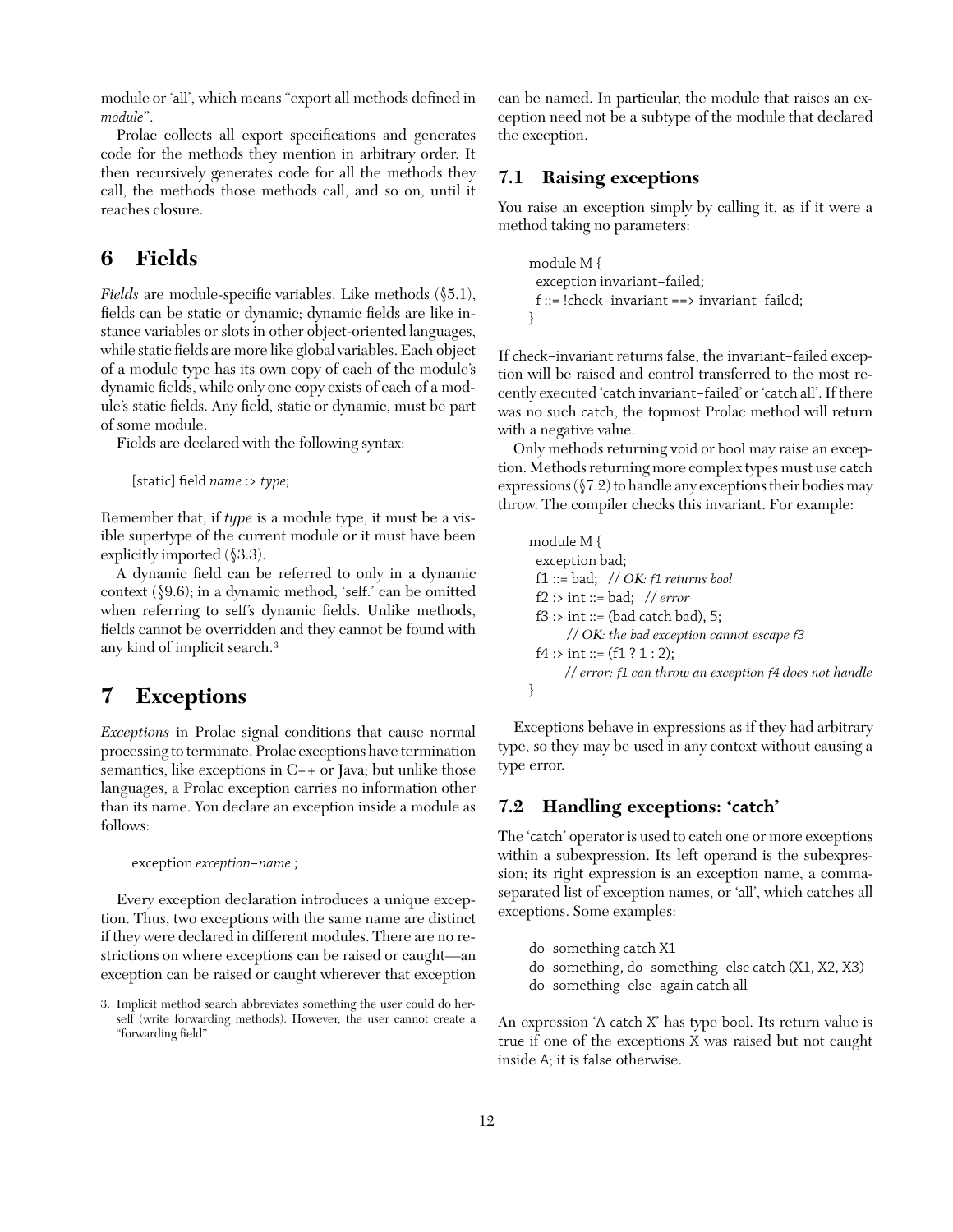The precedence of catch is very low on the left and very high on the right (§9.1). This lets you write sequential exception handlers without using parentheses. These two expressions are equivalent:

| A catch X1 ==> H1   |          | $(( ((((A catch X1) == H1))$ |
|---------------------|----------|------------------------------|
| catch $X2 == > H2$  | $\equiv$ | $\text{catch X2}) == > H2)$  |
| catch all $==$ > H3 |          | $catch all) == > H3)$        |

Here, H1 is executed if the exception X1 is raised within A; H2 is executed if X2 is raised within A or H1; and H3 is executed if any exception gets through the other handlers.

# **8 Types**

This section describes the Prolac type system, including Prolac's built-in types and their values and allowable conversions between types. Prolac supports void, boolean, and arithmetic types, module types, and pointer and array types. It does not support function or method types.

The type declaration operator ':>' (§9.7) is used in Prolac to declare the types of fields, parameters, methods, and supertypes. We write  $V \cdot > T'$  for "V has type  $T''$  or "V is a  $T''$ .

Types can occur in Prolac expressions only in casts and to the right of ':>' (§9.7). Module types can also appear to the left of '.' (member access, §9.6) and as constructor calls (§9.2.2). It is an error if a type expression occurs inside a value expression in another context.

## **8.1 Converting and casting**

The two processes of *conversion* (or, equivalently, *implicit conversion*) and *casting* convert a value from one type to another. Casting is strictly more powerful than conversion.

Prolac automatically invokes implicit conversion in any context where a value is expected to be of some type—for example, the test argument to a choice operator '?:' (§9.3.5) is expected to have type bool. Integral values and pointer values both implicitly convert to bool, as defined below, so these values are also acceptable as test arguments. The phrase "V is converted to T" means "V is implicitly converted to T if this is possible; if not, an error is reported."

Prolac never automatically casts a value; the user explicitly invokes a cast by using the type cast operator (§9.7). Whenever a value V can be implicitly converted to a type T, the explicit cast '(T)V' is also possible and has the same result.

# **8.2 Common types**

Two types T1 and T2 always have a *common type*, which is used when T1 and T2 are combined in an expression; for example, the choice expression 'test ? V1 : V2', whose value may be either V1 :> T1 or V2 :> T2, has the common type of T1 and T2 as its type. Implicit conversions (never casts) are used to convert each operand to the common type.

The common type for two types T1 and T2 is found as follows:

- 1. If T1 and T2 are the same type T, the common type is T.
- 2. If either T1 or T2 is bool and the other can be implicitly converted to bool(i.e., it is bool or an integral or pointer type), the common type is bool.
- 3. If both T1 and T2 are integral types, the common type is the larger of them (see §8.5).
- 4. If both T1 and T2 are pointer types, then:
	- (a) If either T1 or T2 is \*void, the common type is \*void.
	- (b) If T1 and T2 are pointers to module types M1 and M2, then if either module is an supertype of the other, the pointer type to the supertype is returned.
- 5. Otherwise, the common type is void.

# **8.3 void**

The void type signifies the absence of any value. Any expression can be implicitly converted to void. A void expression cannot be cast to any other type.

Because void implies the absence of a value, it is an error to declare a value (object, parameter, field, etc.) of type void. void is most useful as a method return type and as the base for the generic pointer type \*void.

## **8.4 bool**

bool is the Boolean type. It has two values, true and false.

Integral values implicitly convert to bool, with 0 converting to false and any non-zero value converting to true. Pointer types also implicitly convert to bool: the null pointer converts to false, any non-null pointer to true.

bool values may be explicitly cast to integral types; false casts to 0 and true casts to 1.

# **8.5 Integral types**

Prolac has nine integral types: four signed types, char, short, int, and long; four unsigned types, uchar, ushort, uint, and ulong; and one unsigned type with circular comparison (§9.10.4), seqint. Their properties are summarized in this table; **size** is in bits: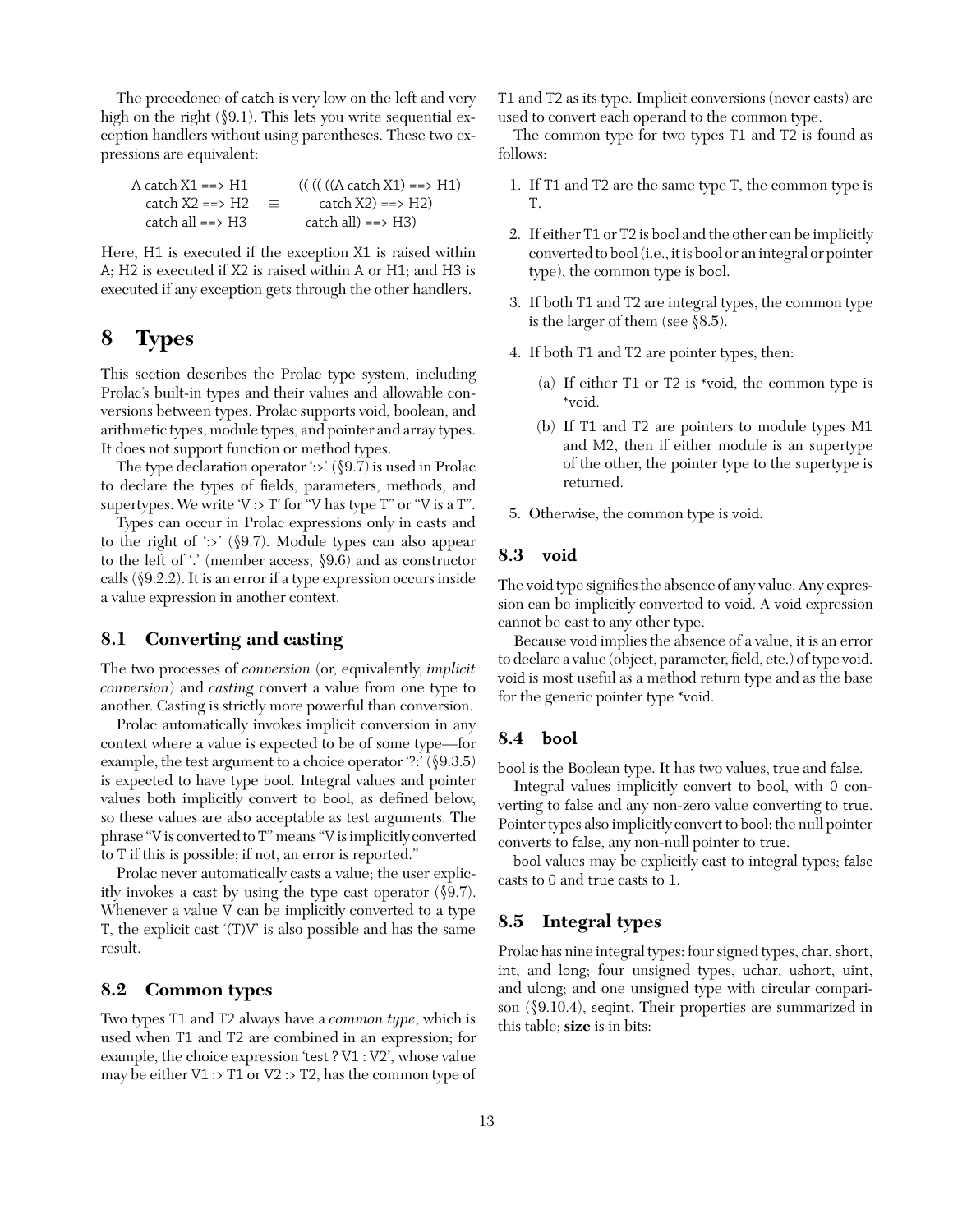| <b>Size</b> | Signed | Unsigned Circular |        |
|-------------|--------|-------------------|--------|
| 8           | char   | uchar             |        |
| 16          | short  | ushort            |        |
| 32          | int    | uint              | segint |
| 64          | long   | ulong             |        |

The common type of two integral types is the larger of the two types, as defined below.

- If either type is ulong, the common type is ulong.
- Otherwise, if either type is long, the common type is long.
- Otherwise, if either type is seqint, the common type is seqint.
- Otherwise, if either type is uint, the common type is uint.
- Otherwise, the common type is int.

# **8.6 Module types**

Each defined module M is a distinct type. Note that two versions of the same module with different module operators (§3.4) do not define two different types; in terms of type, M is equivalent to 'M hide all inline x'.

If S is a supertype of M, a pointer of type \*M may be implicitly converted to a pointer of type \*S (§8.7). However, unlike most object-oriented languages, an object of type M cannot be converted or cast to an object of type S: only pointers exhibit true subtyping behavior.

# **8.7 Pointer types**

If T is a type, then \*T is also a type, representing a pointer to a value of type T. (Note that Prolac differs syntactically from C, where the '\*' operator attaches to the declared name, not the type.)

As in C, \*void is the generic pointer type: any pointer can be implicitly converted to type \*void, and an object of type \*void can be implicitly converted to any pointer type.

A pointer to a module M can be implicitly converted to a pointer to a module S, where S is an supertype of M. Furthermore, a pointer to S can be explicitly cast to type \*M.

The integer constant 0 can be implicitly converted to any pointer type, resulting in a *null pointer* of the given type. The semantics of such a null pointer are the same as in C. Except for '0' itself, integer constant expressions evaluating to 0 are not acceptable null pointers.

# **8.8 Array types**

If T is a type and k is a nonnegative static integer constant, then 'T[k]' is also a type, representing an array of k T objects. The array dimension k may be a symbolic constant (§9.2.3).

An object of type T[k] may be implicitly converted to a pointer object of type \*T.

# **9 Expressions**

This section describes the Prolac operators. Prolac is an expression-based language; unlike C, but like Lisp and ML, Prolac has no concept of statement (a control structure which is not an expression). This means that Prolac has even more operators and precedence levels than C (which, some might argue, already had too many); it also means that once you understand the Prolac operators, you can understand any computation expressed in Prolac.

Prolac operators fall into several categories. *Method calls* are discussed first (§9.2), followed by *control flow operators*, which control Prolac's order of computation. The *let operator* (§9.4) and *C blocks* (§9.5) come next, followed by *member operators* (§9.6), *typing operators* (§9.7), *code motion operators* (inline and outline, §9.8), and *C operators*, whose meanings are the same in Prolac as in C  $(\$9.10)$ .

# **9.1 Operator precedence**

Table 9.1, on page 15, lists all of Prolac's operators and their precedences. Some operators do not have precedence as they textually contain all their subexpressions; these are listed at the bottom of the table. Of course, grouping parentheses can be used to override any default precedence or associativity.

# **9.2 Method calls**

A method call expression '*f*(...)' expresses the execution of the specified method. Any *actual parameters* to the method are given inside the parentheses, separated by commas; they must match the method's declared parameters in number and type. The types need not match exactly: Prolac attempts to convert the actual parameters to the types of the declared parameters.

Calls to methods without parameters need not provide parentheses. For example:

module M { f ::= true; g ::= f(), // *call M.g* g; // *also call M.g* }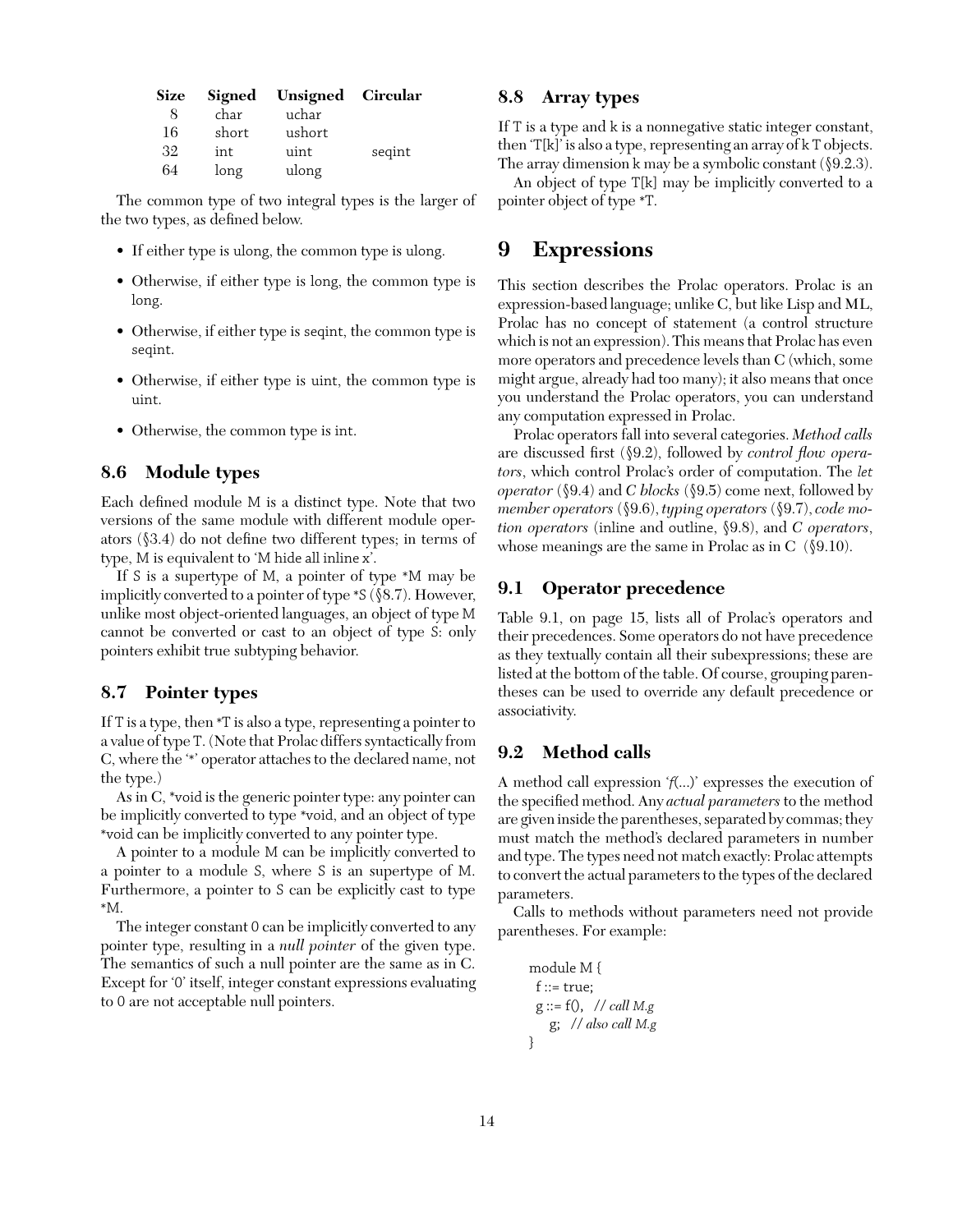# **Operators with precedence**

|           | 23. e.n .n                                                     | member $\S$ 9.6              |
|-----------|----------------------------------------------------------------|------------------------------|
|           | $e\rightarrow n$                                               | pointer to member §9.6       |
|           | 22. $f(e1, e2, )$                                              | method call §9.2             |
|           | e1[e2]                                                         | array reference              |
|           | $e_{++}$ $e_{--}$                                              | postincrement, postdecrement |
|           | 21. (T)e                                                       | type cast §9.7               |
|           | 20. module operators (§3.4):                                   |                              |
|           | M hide $n$ M show $n$                                          | namespace control \\\$4.6    |
|           | M rename $(n1=n2)$                                             |                              |
|           | $M$ using $n$ $M$ notusing $n$                                 | implicit methods $$5.4.3$    |
|           | $M$ inline[ $k$ ] $n$                                          | inlining $$9.8.1$            |
|           | M noinline $n$ M defaultinline $n$ M pathinline $n$            |                              |
|           | 19. $e: > T$                                                   | type declaration §9.7        |
| 18. $e^*$ |                                                                | dereference                  |
|           | &e                                                             | address of                   |
|           | $+e$ $-e$                                                      | unary plus/minus             |
|           | $\sim e$                                                       | bitwise not                  |
|           | !e                                                             | logical not                  |
|           | $++e$ $--e$                                                    | preincrement, predecrement   |
|           | inline[ $k$ ] $e$                                              | inlining $$9.8.2$            |
|           | noinline e defaultinline e                                     | pathinline e                 |
|           | 17. $e1 * e2 e1 / e2 e1 \% e2$                                 | multiply, divide, remainder  |
|           | 16. $e1 + e2 e1 - e2$                                          | add, subtract                |
|           | 15. $e1 \ll e2$ $e1 \gg e2$                                    | left and right shift         |
|           | 14. $e1 < e2$ $e1 > e2$                                        | arithmetic compare           |
|           | $e1 \le e2 \quad e1 \ge e2$                                    |                              |
|           | 13. $e1 == e2$ $e1 != e2$                                      | equality tests               |
|           | 12. e1 & e2                                                    | bitwise and                  |
|           | 11. $e1 \n^ e2$                                                | bitwise xor                  |
|           | 10. $e1   e2$                                                  | bitwise or                   |
|           | 9. e1 && e2                                                    | logical and                  |
|           | 8. $e1    e2$                                                  | logical or                   |
|           | 7. e1?e2:e3                                                    | choice $(R)$ §9.3.5          |
|           | 6. $e1 = e2$ $e1 += e2$ $e1 - = e2$                            | assignment and compound      |
|           | <i>e1</i> min= <i>e2   e1</i> max= <i>e2</i>                   | assignment(R)                |
|           | $e1^* = e2$ $e1 / = e2$ $e1 \% = e2$ $e1 << = e2$ $e1 >> = e2$ |                              |
|           | $e1 8 = e2$ $e1^e = e2$ $e1 = e2$                              |                              |
|           | 5. outline $[k]$ e                                             | outlining §9.8.3             |
|           | 4. e1, e2                                                      | comma §9.3.1                 |
|           | $e1$ {C} $e2$                                                  | C block $\S 9.5$             |
|           | 3. e1 ==> e2                                                   | arrow $(R)$ §9.3.3           |
|           | 2. $e1    e2$                                                  | case §9.3.7                  |
|           | 1. <i>e</i> catch <i>n</i>                                     | handle exception §7.2        |
|           |                                                                | Operators without precedence |
|           | (e)                                                            | grouping                     |
|           |                                                                |                              |

| if-then-else $\S$ 9.3.6    |
|----------------------------|
|                            |
| minimum, maximum $$9.10.5$ |
|                            |

Table 9.1: Prolac operators and precedence levels. Operators higher in the table bind more tightly;  $(R)$  denotes right-associative operators. If a reference is not given, the operator is described in §9.10.

Note that raising an exception  $(\S7)$  looks exactly like calling a method with no parameters.

## **9.2.1 Namespace call**

To facilitate the use of namespaces, a namespace name may be treated as a method or exception call. If a namespace originally named  $n<sup>4</sup>$  is found within an expression where a namespace was not expected, Prolac looks in that namespace for a method or exception named *n* and uses that if it is found. For example:

```
module M {
 nest { nest ::= ...; }
 f ::= nest.nest, // call M.nest.nest
    nest; // also call M.nest.nest
}
```
The search is only performed one level deep. Thus, this is an error:

```
module M {
 nest { nest { nest ::= found−the−prize; } }
 f ::= nest; // error:
   // namespace 'M.nest' cannot be called
}
```
In a normal Prolac expression (that is, any expression except supertype and import lists and operands to module operators), namespaces are expected in only one context: to the left of a direct member operator '.' (§9.6). Thus, this search is performed everywhere except to the left of '.'.

## **9.2.2 Constructor calls**

Calls to a module's constructor  $(\$5.3)$  are used to initialize an object of Prolac module type. There are several ways to call constructors; some of them allocate stack memory to hold the object, while some initialize externally allocated memory.

It is an error to call a constructor in any manner when the constructor has been hidden (§4.6.1). This allows a module to suggest that no objects of that module type should be created except through visible interface functions.5

**Normal constructor calls.** An expression 'M(*args*)' where M is a module is a normal constructor call. This expression allocates stack memory for an M object, initializes that object by calling M's constructor with *args* as arguments, and returns the object.

<sup>4.</sup> That is, before any show or rename operations were applied.

<sup>5.</sup> The module's user could always show the constructor.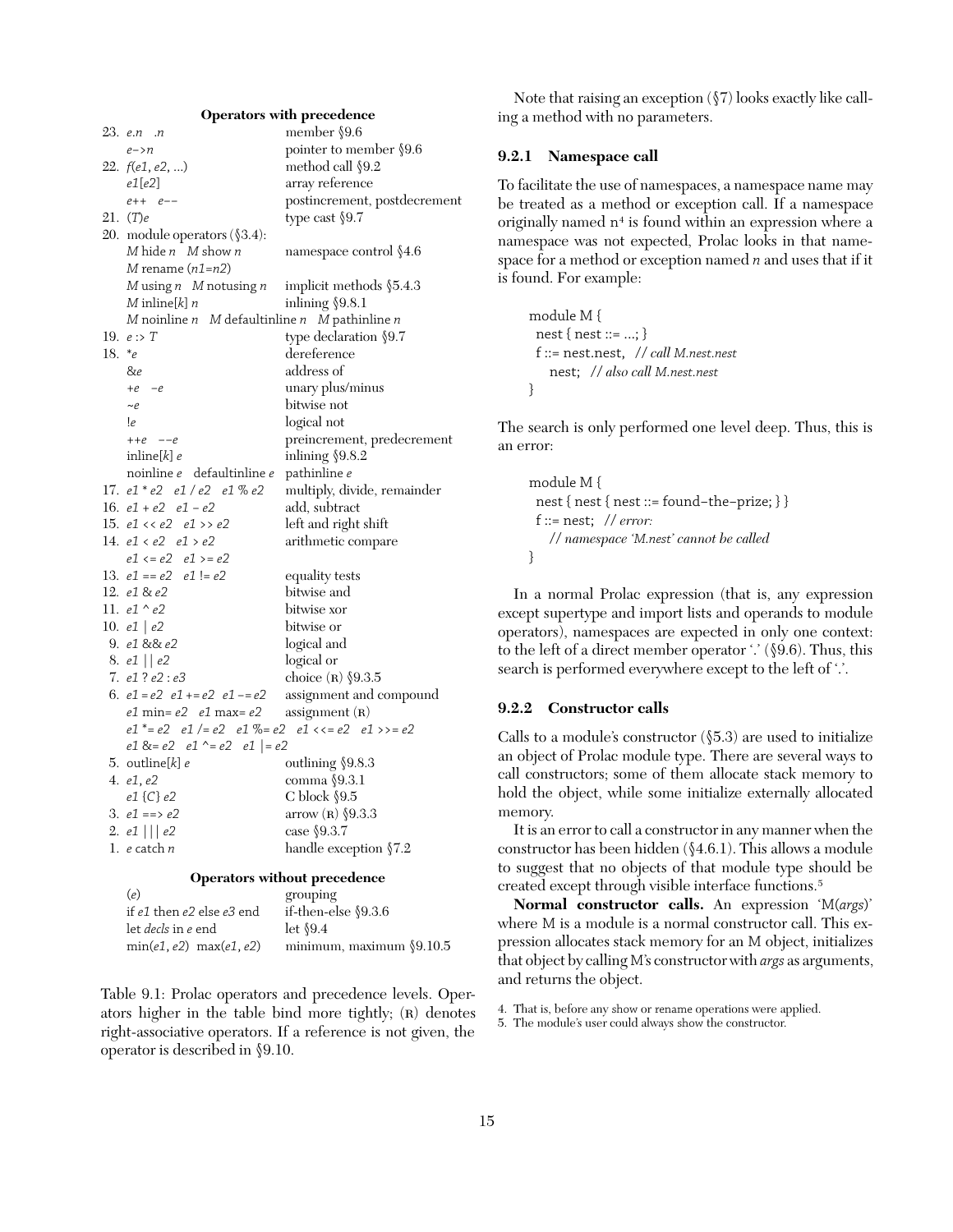Just as with method calls, the actual arguments to a constructor call must match the constructor's declared parameters in number and type. Parentheses cannot be omitted from a normal constructor call. That is, an expression like 'M.f' is always interpreted as a reference to a static feature of M, rather than a constructor call like 'M().f'. To force the constructor interpretation, simply use parentheses.

**Direct constructor calls.** Externally allocated memory can be initialized by calling its constructor directly, as if it was a normal method. For example:

```
module M {
 constructor(i : > int) ::= ...;static new :> *M ::= let ptr :> *M in
   \{ptr = \text{malloc}(sizeof(M));\}ptr−>constructor(97), // direct constructor
   ptr end;
}
```
Again, the number and types of arguments must match the declared constructor.

**Implicit constructor calls ('let').** A let binding (§9.4) without a value expression will call constructors implicitly whenever the specified type is a module type. For example:

```
module M {
 constructor(i :> int) ::= ...;
 f ::= let m1 :> M // same as 'm1 :> M = M()':
    // error: too few arguments to 'M.constructor'
   in let m2 :> M(5) // same as 'm2 :> M = M(5)': OK
    in 0 end end;
}
```
#### **9.2.3 Symbolic constants**

Symbolic constants may be defined in Prolac by creating a static method whose body evaluates to a constant:

```
module M {
  static six \cdot int \cdot = 6;
  static thirty-two :> int ::= 1 \lt \lt (six - 1);
}
```
The Prolac compiler will inline calls to such methods by default.

Calls to static constant methods are allowed in Prolac wherever a constant integer is expected—in the optional argument to inline, for example. An explicit noinline operator will prevent a static constant method from being usable as a Prolac constant (§9.8.1). If a static constant method without parameters is called inside a C block (§9.5), its constant value is used instead.

#### **9.3 Control flow operators**

Control flow operators are semistrict: they do not always evaluate all of their operands. Different control flow operators express sequencing, choice or if-then-else semantics, conjunction, disjunction, conditional execution, and case statements.

#### **9.3.1 Comma: ','**

The comma operator ',' expresses sequencing: an expression 'A, B' first evaluates A, then throws the result away and returns the result of B.

A and B can each have any type. The expression's type is the type of B.

#### **9.3.2 Logical and: '&&'**

The logical and operator '&&' expresses conjunction: an expression 'A && B' evaluates to true iff both A and B are true. A is evaluated first; if it is false, the whole expression must be false, and B is not evaluated at all.

Both A and B are converted to bool. The expression also has type bool.

#### **9.3.3 Arrow: '==>'**

The arrow operator '==>' expresses conditional execution. An expression  $A \equiv B$ ' evaluates to true iff A is true—but in that case, B is evaluated before the expression returns.

A is converted to bool, but B can have any type. The expression has type bool (but see below §9.3.7).

The expression  $A \implies B'$  is exactly equivalent to  $A \&\&$ (B, true)', except for its behavior within case bars (§9.3.7). The arrow operator is useful for building "case statements"; for example, this code will evaluate else−case only if condition−1 and condition−2 are both false:

```
(condition−1 ==> case−1)
 || (condition−2 ==> case−2)
|| else−case
```
At most one of case−1, case−2, and else−case will be executed.

Case statements that return non-bool values can be built from arrow operators and case bars (§9.3.7).

## **9.3.4 Logical or: '||'**

The logical or operator '||' expresses disjunction: an expression 'A || B' evaluates to true iff either A is true, B is true, or both. A is evaluated first; if it is true, the whole expression must be true, and B is not evaluated at all.

Both A and B are converted to bool. The expression also has type bool.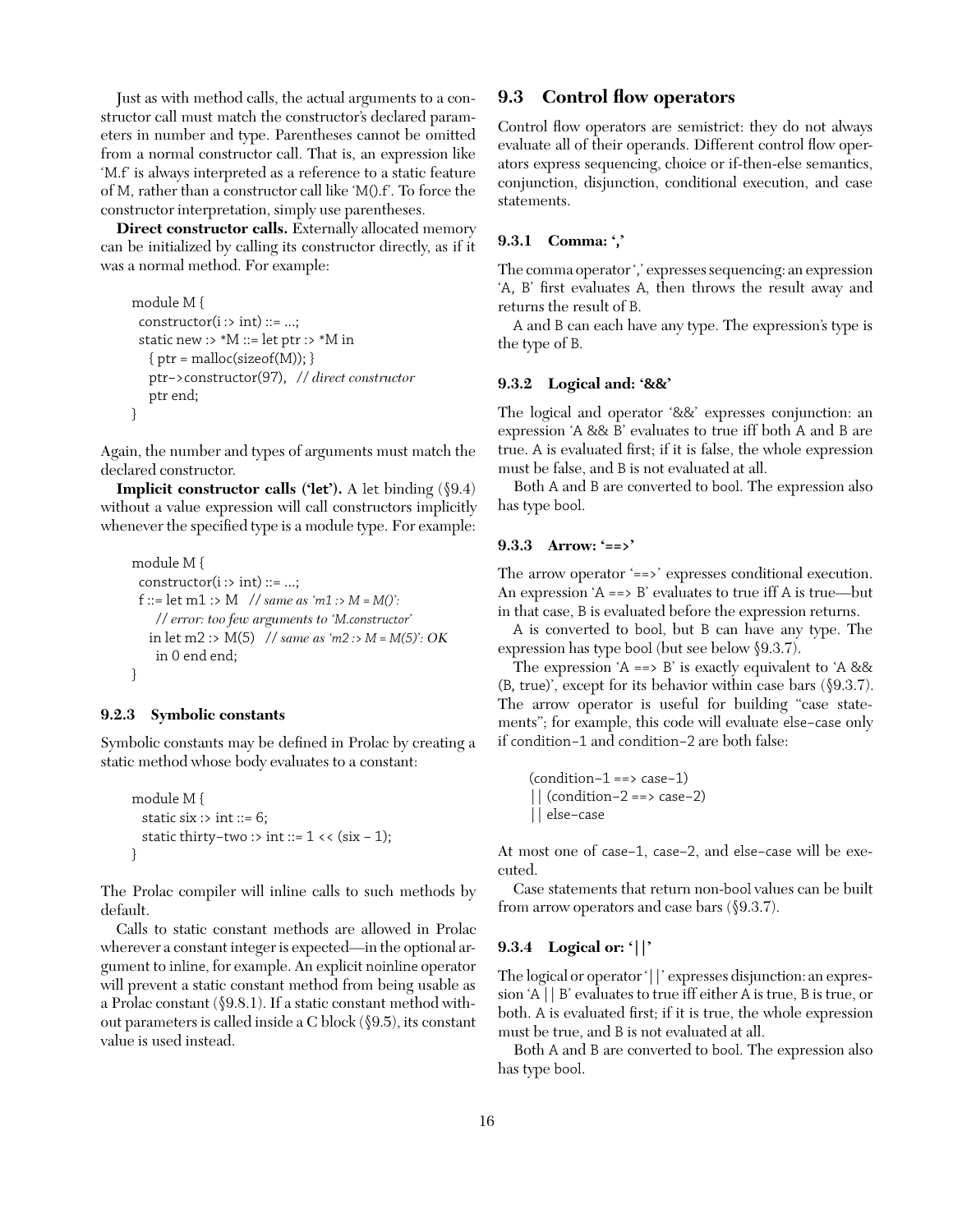'A || B' is also legal if B has type void. In this case, 'A || B' has type void, and is shorthand for 'A ? (void)0 : B'. Prolac never tries to convert B to void—this definition is only used if B's type is void without conversion.

#### **9.3.5 Choice: '?:'**

The question mark–colon operator '?:'—also called the choice operator—expresses choice. An expression 'A?B: C' first evaluates A. If A is true, it returns B (without evaluating C); otherwise, it returns C (without evaluating B).

A is converted to bool; the type of the expression is the common type of B and C.

#### **9.3.6 'if-then-else'**

The if-then-else operator is another way to express choice. The full syntax for if-then-else is as follows:

if *condition* then *case−1* [elseif *condition−2* then *case−2*]... [else *else−case*] end

This expression is a synonym for:

*condition* ? *case−1* [: *condition−2* ? *case−2*]... : *else−case*

The type of the if-then-else expression is the common type of all *case*s. The *else−case* can be omitted, forming an if-then expression; if it is omitted, the type of the expression is void.

'if−then−else' is provided primarily as an alternative to '?:' for larger expressions—the '?:' syntax becomes difficult to read very quickly when its operands are large.

## **9.3.7 Case bars: '|||'**

The case bar operator '|||', in conjunction with the arrow operator (§9.3.3), expresses a case statement returning a meaningful value.

A case statement has this general form:

```
condition−1 ==> consequent−1
||| condition−2 ==> consequent−2 ...
||| else−case
```
Exactly one of the *consequent*s or *else−case* is executed, depending on which, if any, *condition* is true. The result of that *consequent* or *else−case* is returned as the value of the expression.

The case statement's syntax is based on matching constructs from functional programming languages; here, however, the *condition*s are all converted to bool. The case statement is exactly analogous to Lisp's cond special form.

Case bars are actually syntactic sugar for choice operators (§9.3.5). Given an expression containing '|||', the compiler repeatedly applies the following transformations until no '|||'s remain:

> 1. A ==> B  $|||X \Rightarrow A?B:X$ 2.  $(A ? B : C) || X \Rightarrow A ? B : (C || X)$ 3.  $(A, B) \mid \mid \mid X \implies A, (B \mid \mid \mid X)$ 4. A  $|||X \implies A||X$

Note that '|||'s used outside the context of a case statement reduce to normal logical ors, '||' (§9.3.4).

Here is a demonstration of the transformation rules:

 $A \implies B \mid \mid \mid C \implies D \mid \mid \mid E$ ⇒ (A ==> B ||| C ==> D) ||| E // *left-associative*  $\Rightarrow$  (A ? B : (C = = > D)) ||| E // *rule 1*  $\Rightarrow$  A ? B : ((C = = > D) ||| E) // *rule 2*  $\Rightarrow$  A ? B : (C ? D : E) // *rule 1* 

The type of the whole expression is therefore the common type of B, D, and E.

A case statement without a final*else−case* usually has type bool. To see why, consider this expansion:

$$
A ==> B ||| C ==> D
$$
  
\n
$$
\Rightarrow A ? B : (C ==> D) // rule I
$$

Since there are no case bars remaining, expansion is over. The type of the expression is then the common type of B and 'C ==> D'; but the type of 'C ==> D' is just bool, so B will be converted to bool if possible.

## **9.4 'let'**

The let operator, like the let operator in many functional languages, introduces new statically-bound variables within a subexpression. The syntax of let is as follows:

```
let variable [:> type] [= value]
  [, variable [:> type] [= value] ...]
in body end
```
*Variable* is just an identifier. *Type* is a type expression and *value* is a value expression; either *type* or *value* may be omitted, but not both. If *value* is omitted, *variable* is constructed implicitly if it has module type (§9.2.2), or left uninitialized otherwise; if *type* is omitted, *variable*'s type is the type of the *value* expression. If neither is omitted, the *value* expression is converted to type *type*. It is an error if *value* cannot be converted to *type*.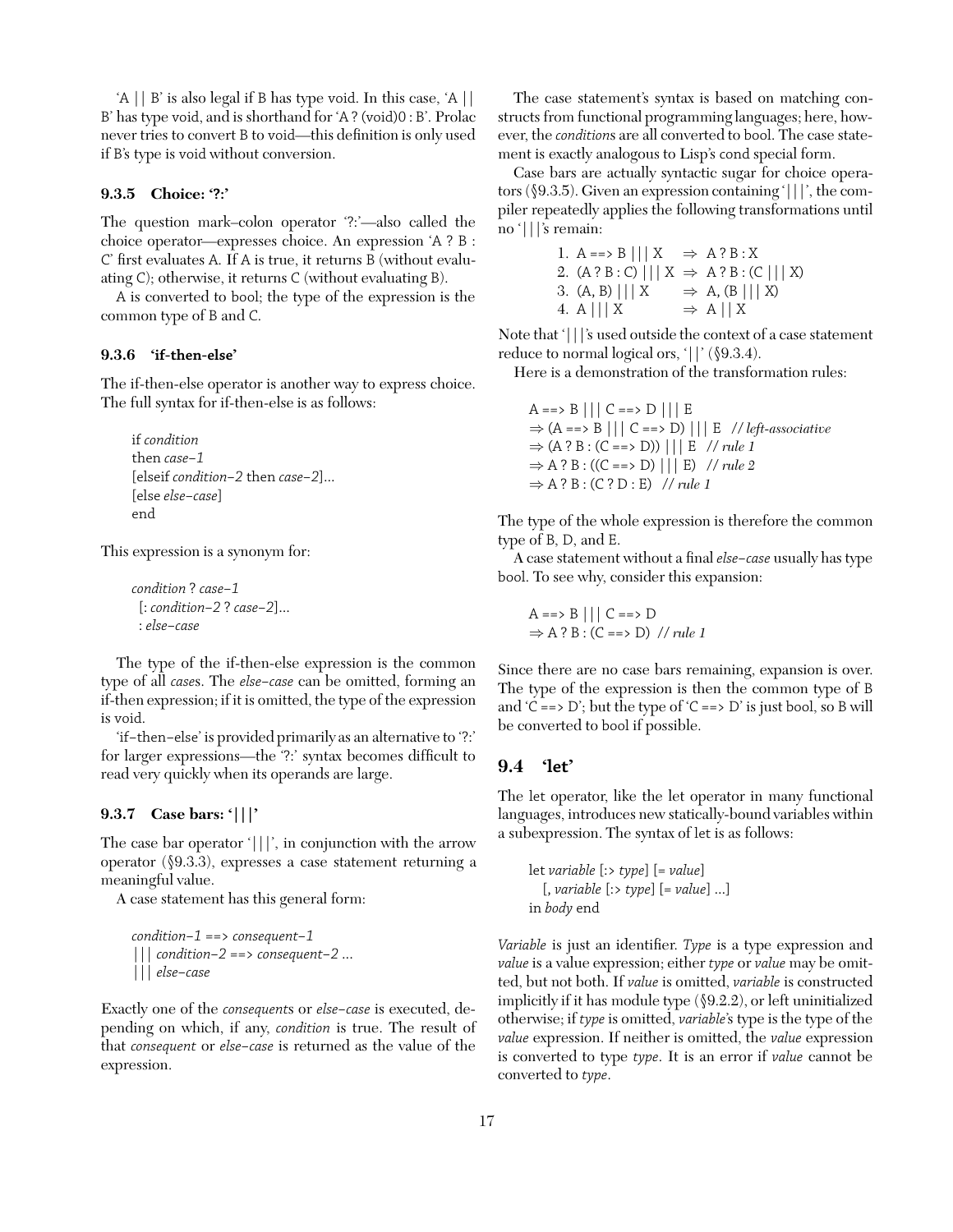To evaluate a let expression, Prolac first evaluates the *value* expressions and any necessary *type* constructors in an arbitrary order. The resulting values are then bound to the *variable*s. Finally, *body* is evaluated with these bindings in force. The value of the let expression is the value of *body*; the type of the let expression is the type of *body*. Note that a let expression's variables are not visible to any of its *type* or *value* expressions.

# **9.5 C blocks: '{...}'**

A C block '{...}' is used to execute C code at a given point during the execution of a method. The type of a C block is bool and its value is always true.

C blocks are special syntactically: a C block acts like a Prolac value—specifically, 'true'—with implicit comma operators on either side. Some examples will make things clearer; the implicit true is shown when necessary.

| ${A}$           | $\equiv$ {A}, true                                      |
|-----------------|---------------------------------------------------------|
| ${B}X$          | $\equiv \{B\}, X$                                       |
| $X\{C\}$        | $\equiv$ X, {C}, true                                   |
| $X\{D\}Y$       | $\equiv$ X, {D}, Y                                      |
| $X == > {E}$    | $\equiv$ X ==> ({E}, true)                              |
|                 | $X \implies Y \{F\} \equiv X \implies (Y, \{F\}, true)$ |
| $X = Y \{G\} Z$ | $\equiv$ (X = Y), {G}, Z                                |
|                 | $X ? Y : Z {H} \equiv (X ? Y : Z), {H}, true$           |

Some Prolac names can be used in a C block to refer to the C equivalents of those Prolac objects. Specifically, the following objects are available under their Prolac names:

- 1. In a dynamic method, self.
- 2. In a dynamic method, any of self's fields or fields of its ancestors.
- 3. Any static fields of self, its ancestors, or its imports.
- 4. Parameters from the current method.
- 5. Variables bound by surrounding let expressions (§9.4).
- 6. Static constant methods without parameters (§9.2.3).

This list does not include arbitrary Prolac methods: you cannot call most Prolac methods from C blocks using Prolac syntax.

Unlike Prolac, C does not allow hyphens in identifiers  $(\S 2.1)$ . Prolac follows C's rules while parsing C blocks; thus, this C block will not work as expected: <sup>6</sup>

let thing−1 = 0 in { return thing−1; } end

6. Or maybe it is the Prolac code that does not work as expected.

To refer to an object with a hyphen in its name, simply change the hyphen to an underscore:

let thing−1 = 0 in { return thing 1; } end

Objects of type seqint are treated as unsigned integers inside C blocks. In particular, comparisons like 'seq1 < seq2' are unsigned, not circular (§9.10.4).

# **9.6 Member operators: '.' and '−>'**

The member operators '.' and '->' express finding a feature in a namespace or object. The right operand of a member operator must be an identifier. The pointer-to-member operator '−>' is used on pointer types (§8.7); the expression 'A−>x' is exactly equivalent to '(\*A).x'. The rest of this section discusses only the direct-member operator, '.'.

The left-hand operand, or "object operand", of a member expression must be a namespace or have a module type. The object operand may be either a type or value expression. If it is a type expression, the member has *static context;* if it is a value expression, it has *dynamic context*. It is an error to refer to a static feature in a dynamic context, or a dynamic feature in a static context. To illustrate:

| module M {                                           |
|------------------------------------------------------|
| field $d$ :> int;                                    |
| static $s ::= 0$ ;                                   |
|                                                      |
| module N has M {                                     |
| field m-object :> M;                                 |
| test $::=$                                           |
| M.s, // OK: static context, static method            |
| m-object.d, // OK: dynamic context, dynamic field    |
| M.d, // error: static context, dynamic field         |
| m-object.s; // error: dynamic context, static method |
|                                                      |

Fields, parameters, and objects always have dynamic context, while Imports always have static context. Supertypes are a special case: In a static method, supertypes have static context. In a dynamic method, supertypes have dynamic context; however, in this case and this case only, you may refer to a supertype's static feature, even though the supertype has dynamic context.

The direct member operator '.' also has a prefix version '.x', used to look up names in the global namespace (§4.3).

# **9.7 Type operators: ':>' and '(cast)'**

The type declaration operator ':>' is used elsewhere in Prolac to declare the types of objects; inside a value expression, ':>' expresses a type assertion. The right operand of ':>'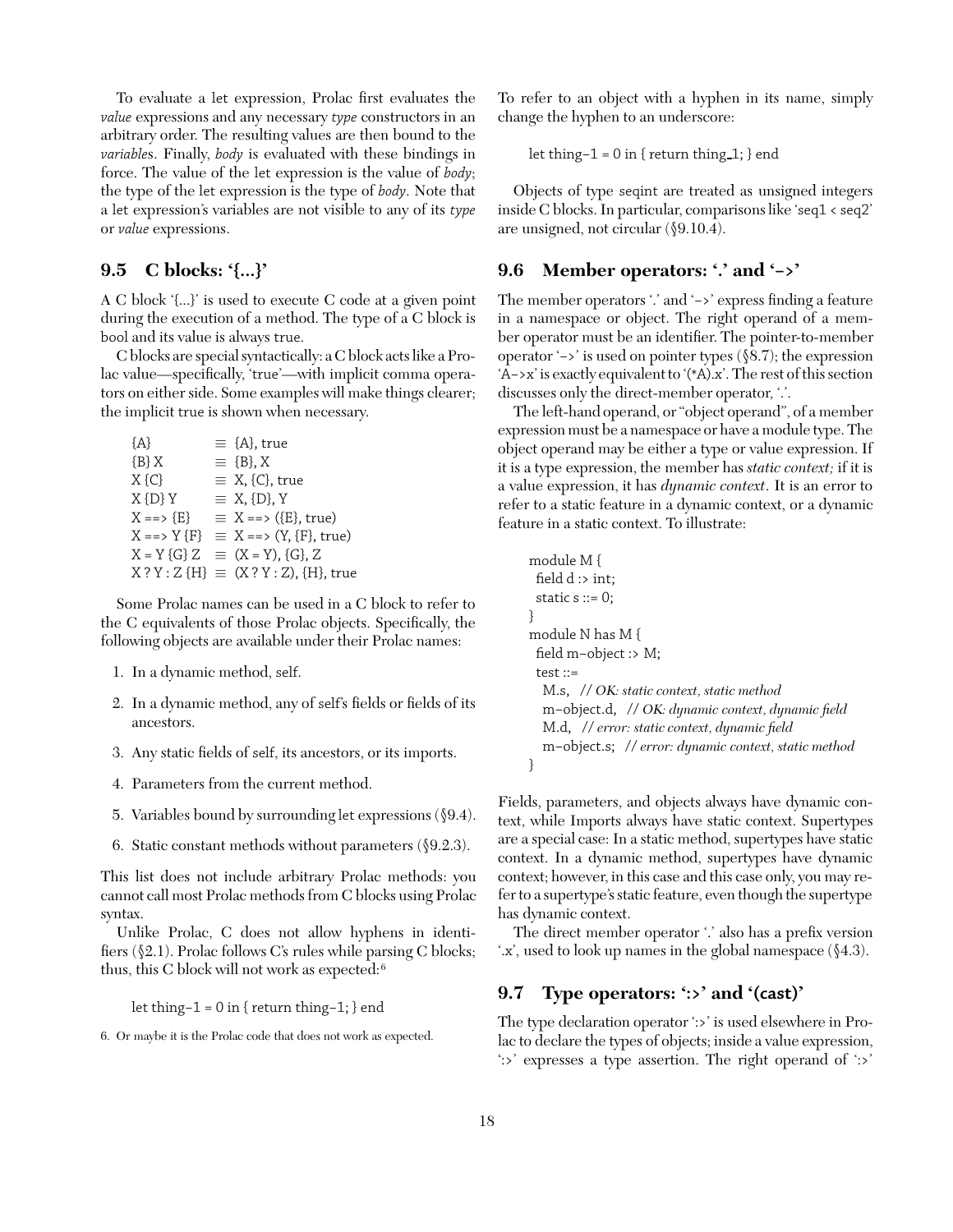should be a type expression, T. The value of an expression  $V \gg T$  is the value of V converted  $(\$8.1)$  to type T. Note that the ':>' operator will only use implicit conversions on V; an error is given if V cannot be implicitly converted to T. Thus, ':>' can be used to guarantee that V has type T without invoking a possibly dangerous type cast.

The type casting operator '(*type*)' is used to change the type of its value operand. The value of an expression '(T)V', where T is a type expression, is the value of V cast  $(\$8.1)$  to type T.

# **9.8 Code motion operators**

Prolac provides two operators to control optimization and code motion, inline and outline. inline is also available as a module operator.

#### **9.8.1 'inline' module operator**

The inline module operator controls how a module's methods are inlined. Its left operand must be a module expression; its right operand must be a list whose elements are one of the following kinds of expressions:

- 1. A simple method name, or the name of a namespace that can be called (§9.2.1); the corresponding method will be affected.
- 2. 'NS.all', where NS is a namespace; all methods defined in NS or any of its nested namespaces will be affected.
- 3. 'M.all', where M is a supertype of the module expression; all methods defined by M (specifically, whose actual is M; see §5) will be affected.
- 4. 'all'; all methods will be affected.

In addition, inline can take an optional *inline level* argument, which must appear in brackets directly after the inline keyword. An inline level must evaluate to an integer constant whose value is between 0 and 3. 0 means "do not inline under any circumstances", 1 means "do not inline", 2 means "inline", and 3 means "path inline" (described below). If no argument is given, the inline level defaults to 2.

When a method call expression (§9.2) is evaluated, Prolac checks the corresponding module for that method's inline level; if it is high enough and the method call is unambiguous (i.e., no dynamic dispatch is possible), the method call will be inlined. For example:

```
module M {
 method ::= ...;
}
module N has M {
 test(r1 :> M, r2 :> M inline all) ::=
```

```
r1.method, // not inlined
r2.method; // inlined
```
}

A method call labeled with inline level 3 is *path inlined*: any methods called by the first method are inlined as well. For example:

```
module M {
 a ::= \{ XXX; \};b ::= a;d ::= inline[3] b;
 // generates code like 'd ::= { XXX; };'
 // rather than 'd ::= a;'
}
```
This recursive inlining can be stopped by inline[0]. Recursive or mutually recursive methods are currently inlined only one level deep, except for tail recursive methods, which are inlined into loops.

The operators noinline, defaultinline and pathinline are equivalent to inline[0], inline[1] and inline[3], respectively.

#### **9.8.2 Expression 'inline'**

Expression inline is a prefix unary operator appearing in method bodies (the inline module operator is a binary operator appearing in module expressions). Like the inline module operator, expression inline can take an optional inline level argument in brackets, and the noinline, defaultinline, and pathinline module operators have expression equivalents.

An expression 'inline[*n*] X' simply evaluates X and returns its value; the type of 'inline[*n*] X' is the type of X. However, any method calls within X are inlined with inline level *n*. Expression inline overrides any inline module operators.

#### **9.8.3 'outline'**

The prefix unary operator outline appears in method bodies and controls *code outlining,* the removal of infrequentlyexecuted code from a computation's critical path. The outline operator tells the compiler that the current branch of control flow is relatively unlikely; the compiler will move that branch to the end of the function body in the code it generates. This tends to improve i-cache utilization.

Like the inline operators, outline it takes an optional static integer constant argument which must be between 0 and 10. Here, 0 means "never outline", while 10 means "outline as far as possible"; or, equivalently, 0 means "this is the most common branch" and 10 means "this is the least common branch".

An expression 'outline[*n*] X' evaluates X and returns its value; its type is the type of X.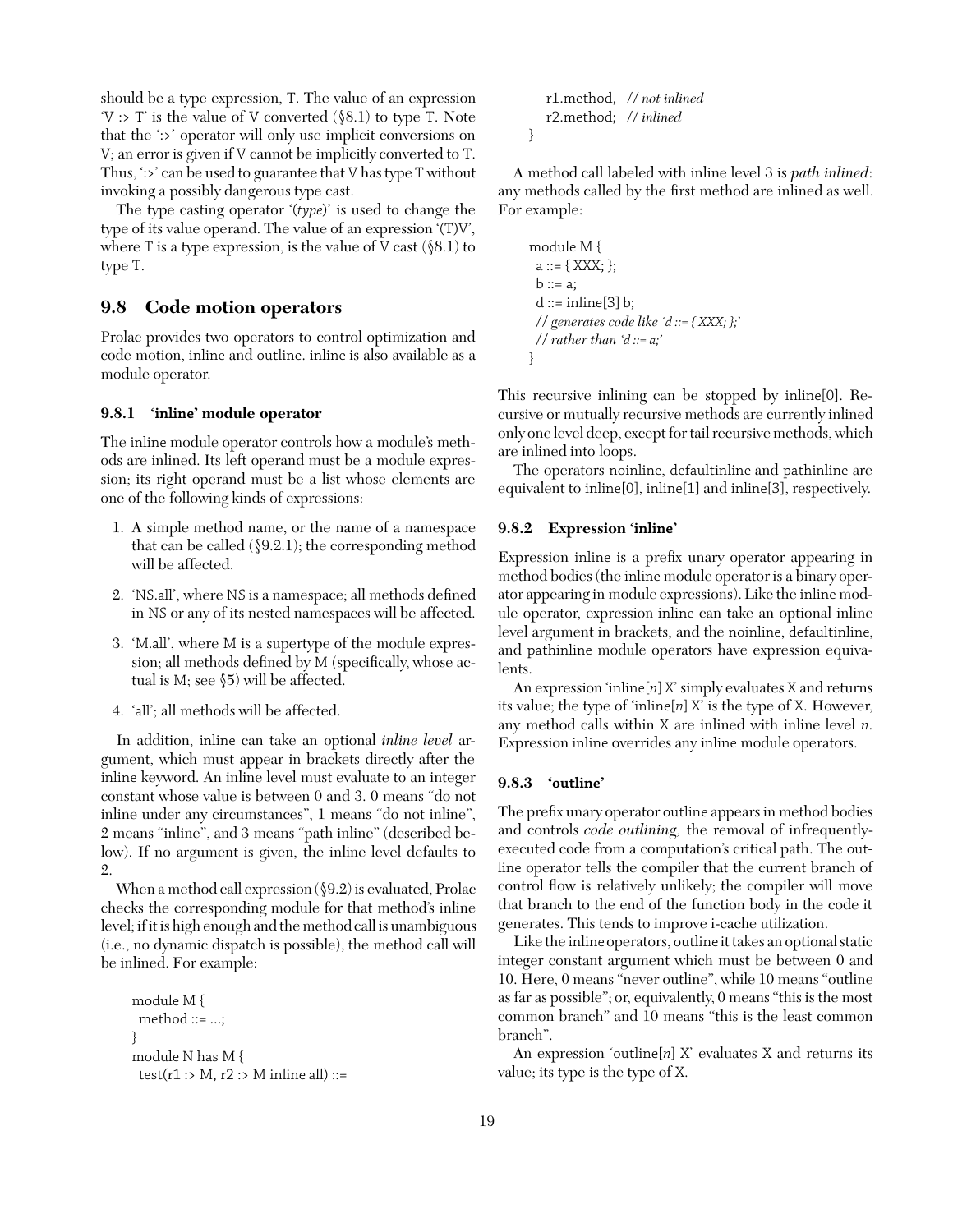The outline operator is only meaningful on the destination of a code branch, such as to the right of '&&', '||', or '==>', or on either consequent of a choice operator (§9.3.5,  $$9.3.6, $9.3.7$ . To see why, consider the expression  $A +$ (outline B)'. This expression suggests that B is less likely to be executed than A; but this is impossible, since (unless A generates an exception) B will be executed whenever A is. Prolac does not warn on such expressions; rather, it floats the outline into the expression until it finds a control flow operator, and attaches the outline onto that operator's rightmost operand. Thus, these pairs of expressions are equivalent:

 $A + (outline B ? C : D) \equiv A + (B ? C : (outline D))$ outline A  $|| B \equiv A ||$  (outline B)

# **9.9 Lvalues**

Some expressions are *lvalues,* meaning that they can appear on the *l*eft side of an assignment expression. Only the following expressions are lvalues:

- 1. Field (§6), parameter, or let-bound variable (§9.4) references;
- 2. Dereferences '\*X', where X is an object of pointer type (§9.10.1);
- 3. '(X)', where X is an lvalue.

## **9.10 C operators**

This section describes the remaining operators, whose definitions are generally borrowed from C.

#### **9.10.1 Dereference: unary '\*'**

The unary star or dereference operator '\*' acts differently depending on whether its operand X is a type or value expression.

If X is a value expression, then it must have some pointer type \*T, but not \*void. The expression '\*X' then has type T; its value is the value of the object to which X points.

If X is a type expression, then '\*X' is also a type expression defining the type "pointer to X" (§8.7).

#### **9.10.2 Address of: unary '&'**

The operand in an address expression '&X' must be an lvalue (§9.9). The value of the expression is a pointer to X; it has type '\*T', where T is the type of X.

#### **9.10.3 Equality tests: '==', '!='**

Any two non-module values may be compared for equality. In an expression  $X = Y$ ,  $X$  and  $Y$  are both converted to their common type (§8.2), which must not be void; as a special

case, any pointer can be compared with the integer constant 0, which is converted to a null pointer. The result has type bool, and is true iff X and Y are equal.

The expression  $X = Y'$  is a synonym for  $!(X == Y)'$ .

#### **9.10.4 Arithmetic compare: '<', '<=', '>', '>='**

The operands to an arithmetic compare operation are converted to their common type, which must be an integral or pointer type. Any integer value can be compared to any other, and two pointers of the same type can be compared. As a special case, any pointer can be compared with the integer constant 0, which is converted to a null pointer (§8.7). An arithmetic compare expression has type bool.

If the common type is seqint, a circular comparison is performed modulo 232. The circular comparison operators are defined as follows:

$$
seq1 < seq2 \equiv (int)(seq1 - seq2) < 0
$$
\n
$$
seq1 <= seq2 \equiv (int)(seq1 - seq2) <= 0
$$
\n
$$
seq1 > seq2 \equiv (int)(seq1 - seq2) > 0
$$
\n
$$
seq1 >= seq2 \equiv (int)(seq1 - seq2) >= 0
$$

This definition corresponds to comparison on TCP sequence numbers.

#### **9.10.5 Minimum and maximum**

The minimum and maximum operators are defined as follows, except that complex subexpressions will be evaluated exactly once.

$$
min(X, Y) \equiv X \times Y ? X : Y
$$

$$
max(X, Y) \equiv X > Y ? X : Y
$$

$$
X min = Y \equiv X = min(X, Y)
$$

$$
X max = Y \equiv X = max(X, Y)
$$

'min' and 'max' use circular comparison on seqints.

# **9.10.6 Logical not: '!'**

The operand to a logical not expression '!X' is converted to bool; the expression has type bool. If the value of X is true, the expression has value false, and vice versa.

#### **9.10.7 Arithmetic operators**

The binary arithmetic operators are addition '+', subtraction '−', multiplication '\*', division '/', remainder '%', left '<<' and right '>>' shift, bitwise and '&', bitwise or '|', and bitwise exclusive or '^'. The unary arithmetic operators are unary plus '+' and minus '−' and bitwise not '~'.

The operands to most arithmetic operators must have integral type. The type of a unary arithmetic expression is the type of its operand; the type of a binary arithmetic expression is the common type of its operands.